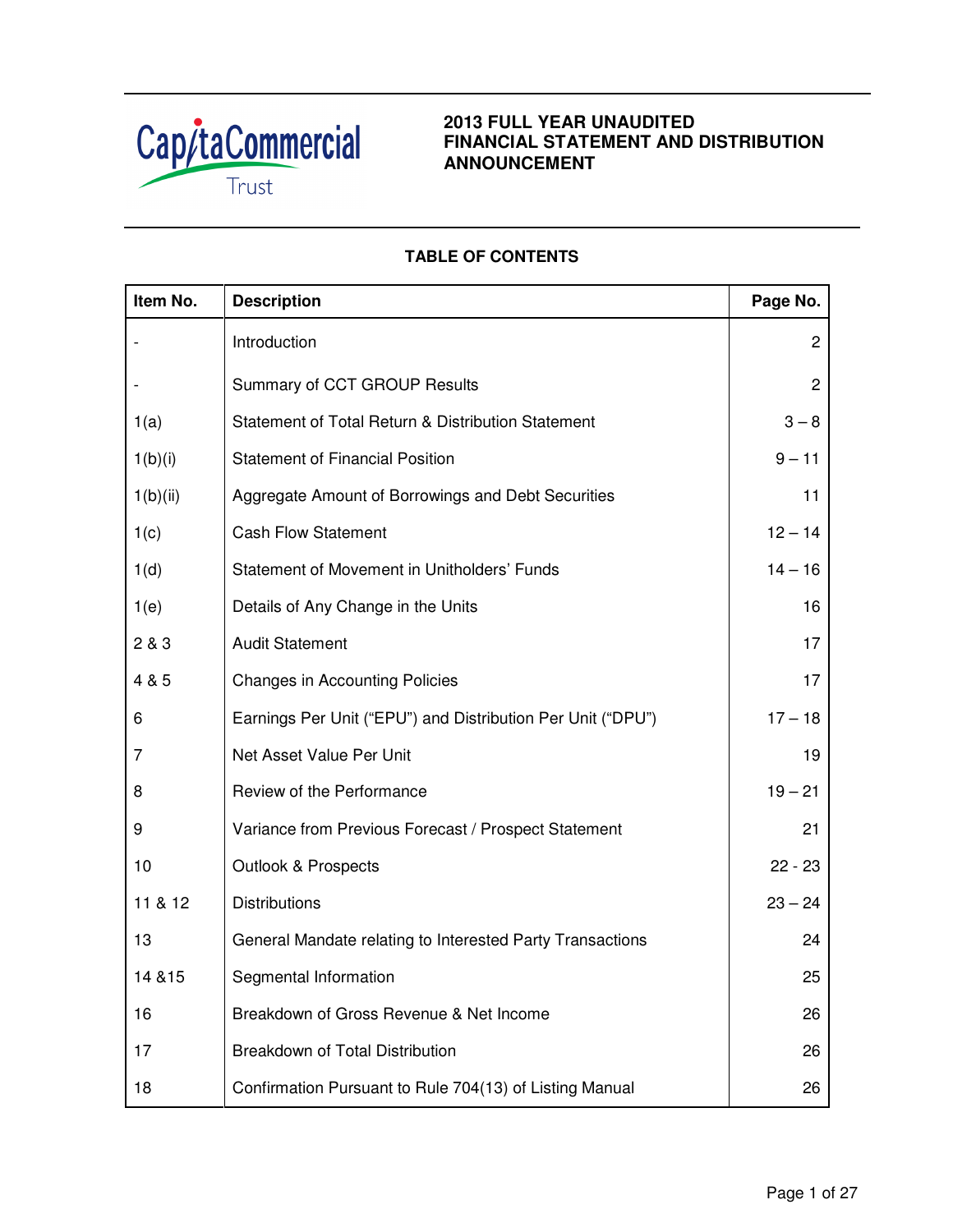## **INTRODUCTION**

CapitaCommercial Trust ("CCT") was established pursuant to a trust deed dated 6 February 2004 (as amended) executed between CapitaCommercial Trust Management Limited as manager of CCT (the "Manager") and HSBC Institutional Trust Services (Singapore) Limited as trustee of CCT (the "CCT Trustee").

As of 31 December 2013, CCT Group's portfolio consists of Capital Tower, Six Battery Road, One George Street, Raffles City (through CCT's 60.0% interest in RCS Trust), HSBC Building, Bugis Village, Golden Shoe Car Park, Wilkie Edge, Twenty Anson (through CCT's 100.0% equity interest in FirstOffice Pte. Ltd ("FOPL")) and CapitaGreen that is currently under development (through CCT's 40.0% interest in MSO Trust).

In Malaysia, CCT has a 30.0% stake in Quill Capita Trust ("QCT") and a 7.4% stake in the Malaysia Commercial Development Fund ("MCDF"). MCDF has divested all its assets and is currently under members' voluntary liquidation.

|                                                 | Actual<br>2H 2013 | Actual<br>4Q 2013 | Actual<br>4Q 2012     | Change<br>% | Actual<br>FY 2013 | Actual<br>FY 2012 | Change<br>$\%$ |
|-------------------------------------------------|-------------------|-------------------|-----------------------|-------------|-------------------|-------------------|----------------|
| Gross Revenue (S\$'000)                         | 193,510           | 98,569            | 97,075                | 1.5         | 386,936           | 375,806           | 3.0            |
| Net Property Income (S\$'000)                   | 146,765           | 74,201            | 75,175                | (1.3)       | 296,536           | 295,524           | 0.3            |
| Distributable income (S\$'000)                  | 118,975           | 60,200            | 58,266                | 3.3         | 234,235           | 228,515           | 2.5            |
| Distribution per unit (cents)<br>For the period | $4.13$ (1)        | $2.09$ (1)        | $2.05$ <sup>(2)</sup> | 2.0         | $8.14$ (1)        | 8.04(2)           | 1.2            |

## **SUMMARY OF CCT GROUP RESULTS**

#### **Note:**

(1) DPU for 4Q 2013, 2H 2013 and FY 2013 were computed on the basis that none of the convertible bonds due 2015 ("CB due 2015") or convertible bonds due 2017 ("CB due 2017") collectively known as "Convertible Bonds", is converted into CCT units ("Units"). Accordingly, the actual quantum of DPU may differ if any of these Convertible Bonds is converted into Units on or before books closure date.

(2) DPU for 4Q 2012 and FY 2012 were adjusted subsequent to 31 December 2012, taking into account the conversion of S\$250,000 of convertible bonds due 2015 into 197,347 units that were entitled to distribution. FY 2012 DPU of 8.04 cents comprised of 1H 2012 DPU of 3.96 cents, 3Q 2012 DPU of 2.03 cents (adjusted from prior announcement of 2.04 cents as CCT pays distribution half-yearly) and 4Q 2012 DPU of 2.05 cents.

| <b>Distribution</b>                 | From 1 July 2013 to 31 December 2013                        |
|-------------------------------------|-------------------------------------------------------------|
|                                     | Taxable income                                              |
| Distribution Type                   | Tax-exempt income<br>lii).                                  |
| <b>Estimated Distribution Rates</b> | Taxable income distribution 4.07 cents per unit             |
|                                     | Tax-exempt income distribution 0.06 cents per unit<br>lii). |
| <b>Books Closure Date</b>           | Monday, 3 February 2014                                     |
| <b>Payment Date</b>                 | Friday, 28 February 2014                                    |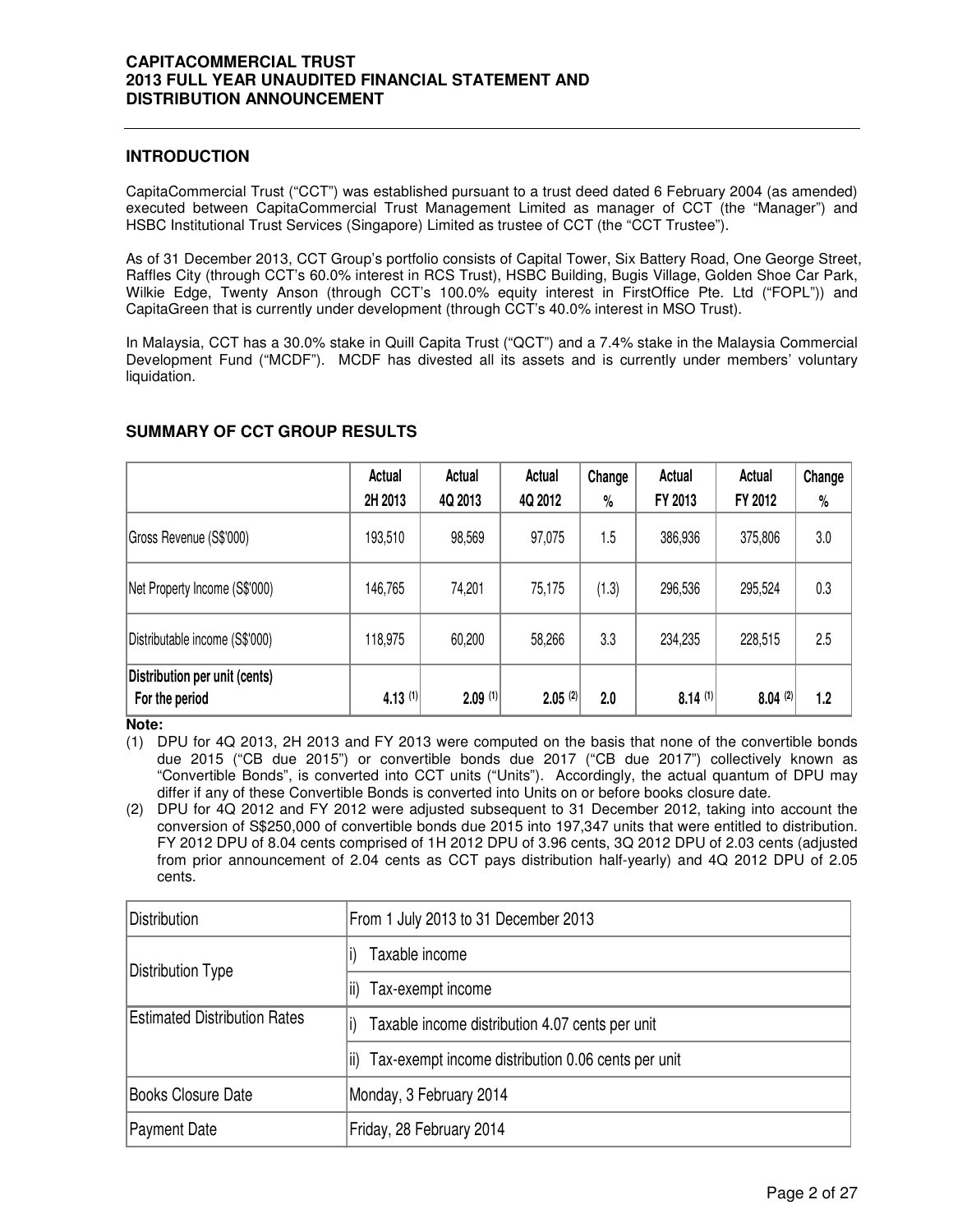#### **1(a)(i) Statement of Total Return & Distribution Statement (4Q 2013 vs 4Q 2012)**

|                                                                                               |                |           | Group      |           | <b>Trust</b>   |                |           |
|-----------------------------------------------------------------------------------------------|----------------|-----------|------------|-----------|----------------|----------------|-----------|
| <b>Statement of Total Return</b>                                                              | <b>Note</b>    | 4Q 2013   | 4Q 2012    | Change    | 4Q 2013        | 4Q 2012        | Change    |
|                                                                                               |                | S\$'000   | S\$'000    | $\%$      | S\$'000        | S\$'000        | $\%$      |
| Gross rental income                                                                           |                | 88,250    | 84,773     | 4.1       | 51,609         | 48,959         | 5.4       |
| Car park income                                                                               |                | 3,796     | 3,736      | 1.6       | 2,829          | 2,853          | (0.8)     |
| Other income                                                                                  | 1              | 6,523     | 8,566      | (23.9)    | 4,368          | 6,236          | (30.0)    |
| Gross revenue                                                                                 |                | 98,569    | 97,075     | 1.5       | 58,806         | 58,048         | 1.3       |
| Property management fees                                                                      |                | (2,721)   | (2,750)    | (1.1)     | (1,242)        | (1,305)        | (4.8)     |
| Property tax                                                                                  |                | (7, 153)  | (5, 229)   | 36.8      | (3,976)        | (2,078)        | 91.3      |
| Other property operating expenses                                                             |                | (14, 494) | (13, 921)  | 4.1       | (8,757)        | (7,793)        | 12.4      |
| Property operating expenses                                                                   |                | (24, 368) | (21,900)   | 11.3      | (13, 975)      | (11, 176)      | 25.0      |
| Net property income                                                                           | $\overline{c}$ | 74,201    | 75,175     | (1.3)     | 44,831         | 46,872         | (4.4)     |
| Interest income                                                                               | 3              | 553       | 597        | (7.4)     | 3,999          | 4,032          | (0.8)     |
| Investment income                                                                             | 4              |           | 574        | <b>NM</b> | 21,330         | 20,184         | 5.7       |
| Amortisation of intangible asset                                                              | 5              | (1,210)   | (1, 475)   | (18.0)    | (1,210)        | (1, 475)       | (18.0)    |
| Asset management fees:                                                                        |                |           |            |           |                |                |           |
| - Base fees                                                                                   |                | (2,468)   | (2, 393)   | 3.1       | (1,222)        | (1,201)        | 1.7       |
| - Performance fees                                                                            |                | (2,960)   | (2,800)    | 5.7       | (1,956)        | (1,831)        | 6.8       |
| Trust expenses                                                                                | 6              | (691)     | (1,480)    | (53.3)    | (577)          | (1, 373)       | (58.0)    |
| Finance costs                                                                                 | 7              | (14, 575) | (18, 521)  | (21.3)    | (9,774)        | (13, 763)      | (29.0)    |
| Net income before share of profit of associate                                                |                | 52,850    | 49,677     | 6.4       | 55,421         | 51,445         | 7.7       |
| Share of profit of associate                                                                  | 8              | 1,335     | 1,844      | (27.6)    |                |                |           |
| Net income                                                                                    |                | 54,185    | 51,521     | 5.2       | 55,421         | 51,445         | 7.7       |
| Gain on remeasurement of financial derivatives                                                | 9              |           | 2,966      | <b>NM</b> |                | 2,966          | <b>NM</b> |
| Net gain in fair value of investment properties<br>and investment property under construction | 10             | 73,662    | 129,377    | (43.1)    | 37,491         | 114,584        | (67.3)    |
| Total return for the period before tax                                                        |                | 127,847   | 183,864    | (30.5)    | 92,912         | 168,995        | (45.0)    |
| Income tax                                                                                    | 11             | (16)      | 2          |           | $\overline{a}$ | $\overline{c}$ |           |
| Total return for the period after tax                                                         |                | 127,831   | 183,866    | (30.5)    | 92,912         | 168,997        | (45.0)    |
| <b>Distribution Statement</b>                                                                 |                |           |            |           |                |                |           |
| Total return for the period before tax                                                        |                | 127,847   | 183,864    | (30.5)    | 92,912         | 168,995        | (45.0)    |
| Net tax and other adjustments                                                                 | 12             | (68, 547) | (125, 402) | (45.3)    | (32, 712)      | (110, 533)     | (70.4)    |
| Income available for distribution to<br>unitholders                                           |                | 59,300    | 58,462     | 1.4       | 60,200         | 58,462         | 3.0       |
| Distributable income released/(retained)                                                      | 13             | 900       | (196)      | <b>NM</b> |                | (196)          | <b>NM</b> |
| Distributable income to unitholders                                                           |                | 60,200    | 58,266     | 3.3       | 60,200         | 58,266         | 3.3       |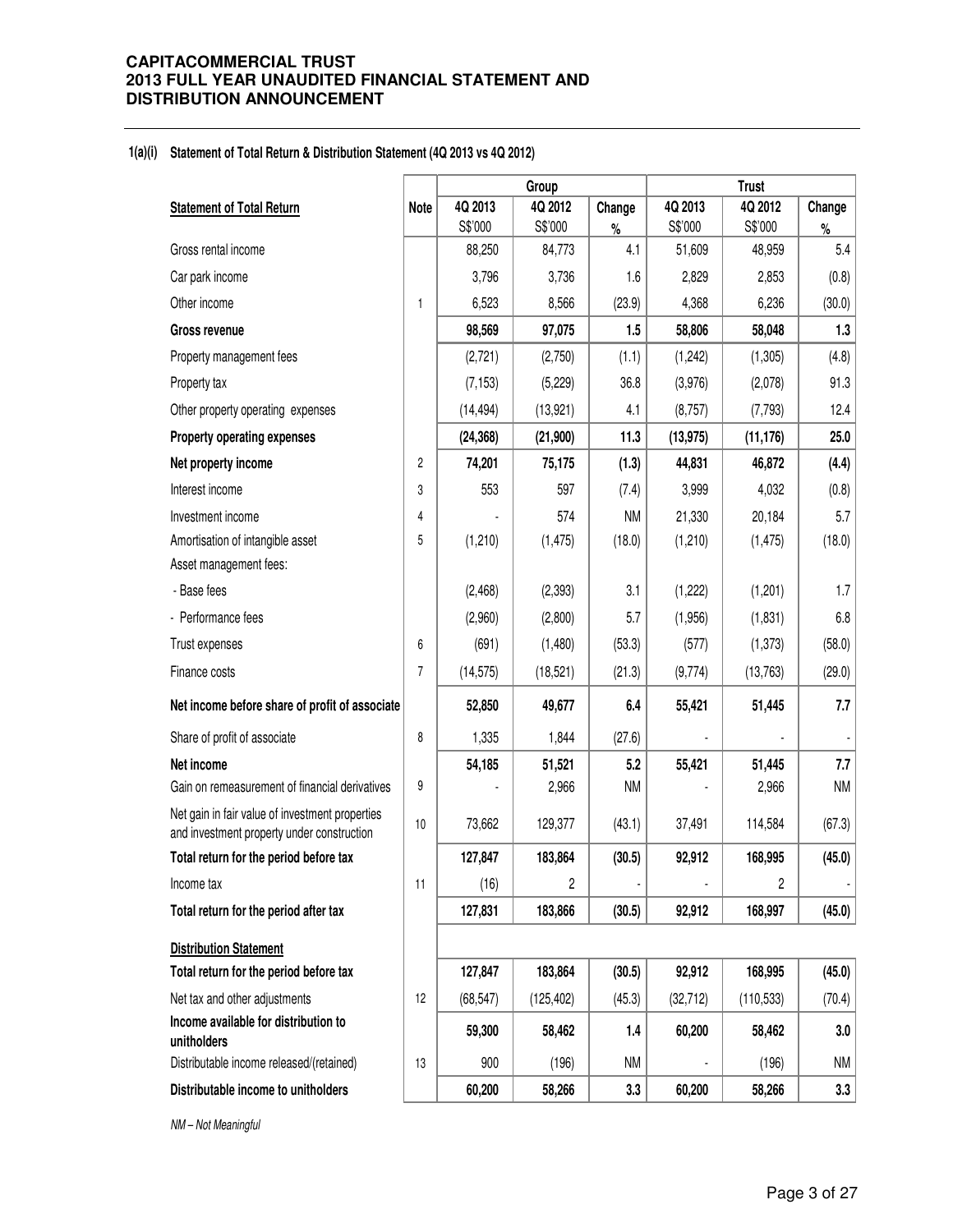#### **Notes:**

- (1) Other income include the following:-
	- (a) The Deed of Yield Protection with CapitaLand Singapore Limited ("CLS") expired on 10 July 2013. Therefore, there is no yield protection income for One George Street for 4Q 2013 (4Q 2012: S\$4.2 million). The amount for 4Q 2012 was accrued pursuant to a Deed of Yield Protection dated 11 July 2008 in connection with the purchase of One George Street, whereby CLS guaranteed a minimum net property income ("NPI") of S\$49.5 million per annum, being 4.25% per annum of S\$1.165 billion (the purchase price of One George Street) for a period of 5 years from 11 July 2008 to 10 July 2013.
	- (b) Yield stabilization income of S\$1.2 million accrued in 4Q 2013 for Twenty Anson (S\$1.5 million for 4Q 2012). The amount was accrued pursuant to a Deed of Yield Stabilization dated 22 March 2012 in relation with the acquisition of 100.0% equity interest in FOPL, whereby a yield stabilization sum of S\$17.1 million was provided by the vendors to achieve a stabilized yield of up to 5.5% per annum of the property purchase value of S\$430.0 million, for a period of 3.5 years from 22 March 2012. For 4Q 2013, the yield stabilization sum was computed based on a net property yield of 4.0% per annum of the property purchase value of S\$430.0 million.
- (2) The following items have been included in arriving at net property income:-

|                                                       | Group           |         |        | Trust   |         |            |  |
|-------------------------------------------------------|-----------------|---------|--------|---------|---------|------------|--|
|                                                       | 4Q 2013         | 4Q 2012 | Change | 4Q 2013 | 4Q 2012 | Change     |  |
|                                                       | S\$'000         | S\$'000 | %      | S\$'000 | S\$'000 | %          |  |
| Depreciation and amortisation                         | 352             | 858     | (59.0) | 321     | 818     | (60.8)     |  |
| Impairment / (reversal of impairment) losses on trade | 37 <sup>1</sup> | (3)     | NMI    |         | (3)     | <b>NMI</b> |  |
| receivables                                           |                 |         |        |         |         |            |  |

(3) Interest income include the following:-

|                                                             | Group<br>Trust |         |        |         |         |        |
|-------------------------------------------------------------|----------------|---------|--------|---------|---------|--------|
|                                                             | 4Q 2013        | 4Q 2012 | Change | 4Q 2013 | 4Q 2012 | Change |
|                                                             | S\$'000        | S\$'000 | %      | S\$'000 | S\$'000 | %      |
| Interest income from fixed deposits and current<br>accounts | 22             | 66      | (66.7) |         | 41      | (80.5) |
| Interest income from shareholder's loan to<br>MSO Trust     | 531            | 531     |        | 885     | 885     |        |
| Interest income from shareholder's loan to FOPL             |                |         |        | 3.106   | 3.106   |        |
| Total                                                       | 553            | 597     | (7.4)  | 3,999   | 4,032   | (0.8)  |

- (4) Investment income for the Trust relates to income distribution from RCS Trust. For 4Q 2012, it also included the dividend income of S\$0.6 million received from MCDF. Investment income in 4Q 2012 for the Group relates to dividend income from MCDF.
- (5) This relates to the amortisation of yield stabilization sum in relation to FOPL. The amount was computed based on 4.0% per annum of the property value of S\$430.0 million less the net property income of existing leases of Twenty Anson.
- (6) Trust expenses was lower in 4Q 2013 as compared to 4Q 2012 due mainly to lower foreign exchange losses incurred. The foreign exchange losses were incurred on capital redemption by MCDF in 4Q 2012.
- (7) Finance costs include the following:-

|                                    |         | Group   |        |         | <b>Trust</b> |        |  |  |
|------------------------------------|---------|---------|--------|---------|--------------|--------|--|--|
|                                    | 4Q 2013 | 4Q 2012 | Change | 4Q 2013 | 4Q 2012      | Change |  |  |
|                                    | S\$'000 | S\$'000 | %      | S\$'000 | S\$'000      | $\%$   |  |  |
| Interest cost <sup>(7a)</sup>      | 11,537  | 14.754  | (21.8) | 7.451   | 10,688       | (30.3) |  |  |
| Amortisation and transaction costs | 3,038   | 3.767   | (19.4) | 2,323   | 3.075        | (24.5) |  |  |
| Total                              | 14,575  | 18,521  | (21.3) | 9,774   | 13,763       | (29.0) |  |  |

(7a) The decrease in interest cost was mainly due to the expiry of interest rate swaps ("IRS") which were committed in 2006 when the interest rates were high. The weighted average interest rate for the IRS was 3.59% per annum. The IRS expired on 18 March 2013.

(8) Share of profit of associate relates to the equity accounting of QCT's results on a 3 month lag basis. The share of profit for 4Q 2013 was lower than 4Q 2012 due mainly to lower revaluation gain of QCT's investment properties.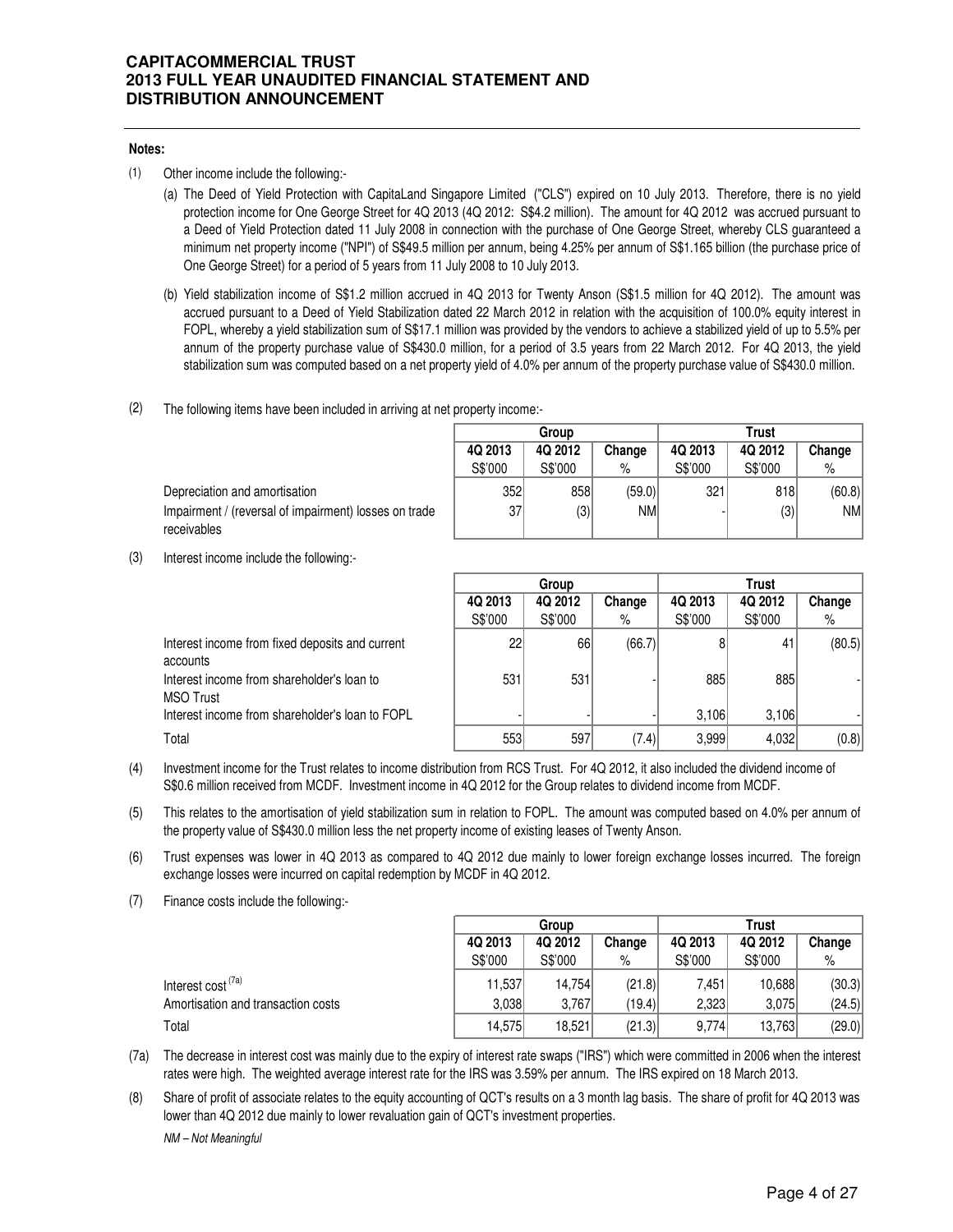- (9) Gain on remeasurement of financial derivatives in 4Q 2012 relates to the gain on the remeasurement of fair value of interest rate swaps for notional principal amount of S\$370.0 million. The interest rate swaps had expired on 18 March 2013.
- (10) This relates to the revaluation gains of investment properties and investment properties under construction in the respective periods.
- (11) Income tax for the Group in 4Q 2013 relates mainly to FOPL's income tax.
- (12) Included in net tax and other adjustments are the following:-

|                                                                                               |           | Group      |           |           | <b>Trust</b> |           |
|-----------------------------------------------------------------------------------------------|-----------|------------|-----------|-----------|--------------|-----------|
|                                                                                               | 4Q 2013   | 4Q 2012    | Change    | 4Q 2013   | 4Q 2012      | Change    |
|                                                                                               | S\$'000   | S\$'000    | %         | S\$'000   | S\$'000      | %         |
| Asset management fee payable in Units                                                         | 3.026     | 3,139      | (3.6)     | 875       | 1,058        | (17.3)    |
| Trustee's fees                                                                                | 213       | 208        | 2.4       | 154       | 152          | 1.3       |
| Net gain in fair value of investment properties and<br>investment property under construction | (73, 662) | (129, 377) | (43.1)    | (37, 491) | (114, 584)   | (67.3)    |
| Gain on remeasurement of financial derivatives                                                |           | (2,966)    | <b>NM</b> |           | (2,966)      | <b>NM</b> |
| Amortisation and transaction costs                                                            | 3.038     | 3,767      | (19.4)    | 2,323     | 3.075        | (24.5)    |
| Net tax-exempt income distribution received                                                   |           | 2,249      | NM        |           | 2,249        | <b>NM</b> |
| Net profits from subsidiaries (12a)                                                           | (813)     | (173)      | <b>NM</b> |           |              |           |
| Temporary differences and other adjustments                                                   | (349)     | (2,249)    | (84.5)    | 1,427     | 483          | <b>NM</b> |
| Total                                                                                         | (68, 547) | (125, 402) | (45.3)    | (32, 712) | (110, 533)   | (70.4)    |

(12a) Included in profits from subsidiaries were profits from FOPL of \$0.8 million (4Q 2012: \$0.2 million).

(13) Distributable income of S\$0.9 million released in 4Q 2013 relates to RCS taxable income (CCT's 60.0% interest) that was retained in 1H 2013. Distributable income of S\$0.2 millon retained in 4Q 2012 relates to net tax-exempt income from QCT.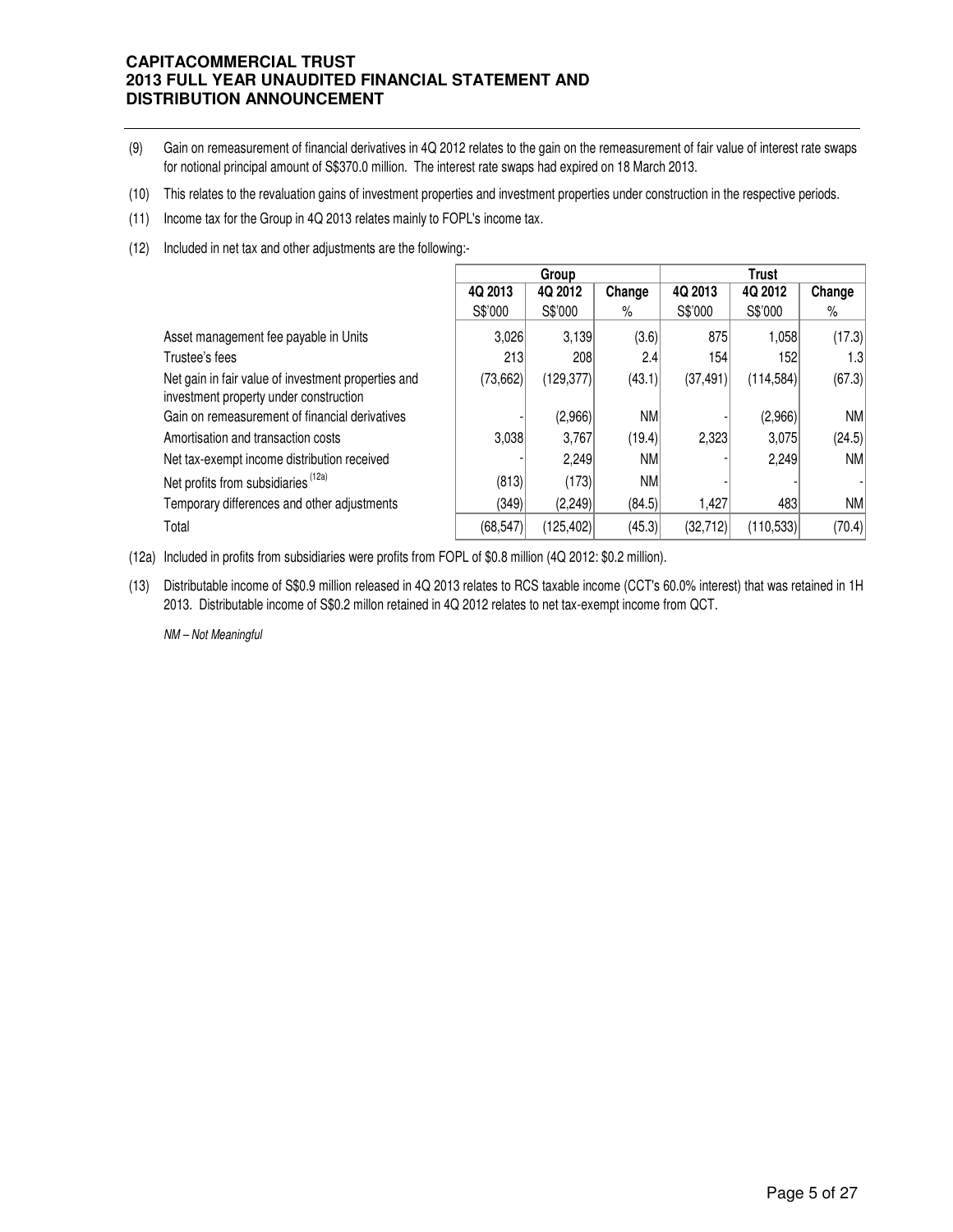#### **1(a)(ii) Statement of Total Return & Distribution Statement (FY 2013 vs FY 2012)**

|                                                                                               |                | Group      |            |           | <b>Trust</b> |            |           |
|-----------------------------------------------------------------------------------------------|----------------|------------|------------|-----------|--------------|------------|-----------|
| <b>Statement of Total Return</b>                                                              | Note           | FY 2013    | FY 2012    | Change    | FY 2013      | FY 2012    | Change    |
|                                                                                               |                | S\$'000    | S\$'000    | $\%$      | S\$'000      | S\$'000    | $\%$      |
| Gross rental income                                                                           |                | 344,261    | 326,900    | 5.3       | 198,937      | 188,575    | 5.5       |
| Car park income                                                                               |                | 14,862     | 14,044     | 5.8       | 11,134       | 10,688     | 4.2       |
| Other income                                                                                  | 1              | 27,813     | 34,862     | (20.2)    | 19,659       | 27,505     | (28.5)    |
| <b>Gross revenue</b>                                                                          |                | 386,936    | 375,806    | 3.0       | 229,730      | 226,768    | 1.3       |
| Property management fees                                                                      |                | (10, 852)  | (10, 888)  | (0.3)     | (4,987)      | (5,272)    | (5.4)     |
| Property tax                                                                                  |                | (26, 721)  | (20, 454)  | 30.6      | (13,993)     | (8,360)    | 67.4      |
| Other property operating expenses                                                             |                | (52, 827)  | (48, 940)  | 7.9       | (30, 829)    | (27, 160)  | 13.5      |
| Property operating expenses                                                                   |                | (90, 400)  | (80, 282)  | 12.6      | (49, 809)    | (40, 792)  | 22.1      |
| Net property income                                                                           | 2              | 296,536    | 295,524    | 0.3       | 179,921      | 185,976    | (3.3)     |
| Interest income                                                                               | 3              | 2,340      | 3,070      | (23.8)    | 15,991       | 13,984     | 14.4      |
| Investment income                                                                             | 4              |            | 574        | <b>NM</b> | 84,743       | 82,898     | 2.2       |
| Amortisation of intangible asset                                                              | 5              | (4,579)    | (4, 187)   | 9.4       | (4, 579)     | (4, 187)   | 9.4       |
| Asset management fees:                                                                        |                |            |            |           |              |            |           |
| - Base fees                                                                                   |                | (9,596)    | (9,336)    | 2.8       | (4,774)      | (4,643)    | 2.8       |
| - Performance fees                                                                            |                | (11, 867)  | (11, 071)  | 7.2       | (7, 882)     | (7,201)    | 9.5       |
| Trust expenses                                                                                | 6              | (3,009)    | (4, 566)   | (34.1)    | (2,488)      | (4,091)    | (39.2)    |
| Finance costs                                                                                 | $\overline{7}$ | (61, 462)  | (73,988)   | (16.9)    | (42, 547)    | (55,099)   | (22.8)    |
| Net income before share of profit of<br>associate                                             |                | 208,363    | 196,020    | 6.3       | 218,385      | 207,637    | 5.2       |
| Share of profit of associate                                                                  | 8              | 4,355      | 4,866      | (10.5)    |              |            |           |
| Net income                                                                                    |                | 212,718    | 200,886    | 5.9       | 218,385      | 207,637    | 5.2       |
| Gain on remeasurement of financial<br>derivatives                                             | 9              | 2,519      | 11,410     | (77.9)    | 2,519        | 11,410     | (77.9)    |
| Premium on repurchase of convertible bonds                                                    | 10             |            | (4,028)    | <b>NM</b> |              | (4,028)    | <b>NM</b> |
| Net gain in fair value of investment properties<br>and investment property under construction | 11             | 159,371    | 177,775    | (10.4)    | 106,322      | 152,420    | (30.2)    |
| Total return for the year before tax                                                          |                | 374,608    | 386,043    | (3.0)     | 327,226      | 367,439    | (10.9)    |
| Income tax                                                                                    | 12             | (18)       | (98)       |           |              | (98)       |           |
| Total return for the year after tax                                                           |                | 374,590    | 385,945    | (2.9)     | 327,226      | 367,341    | (10.9)    |
| <b>Distribution Statement</b>                                                                 |                |            |            |           |              |            |           |
| Total return for the year before tax                                                          |                | 374,608    | 386,043    | (3.0)     | 327,226      | 367,439    | (10.9)    |
| Net tax and other adjustments                                                                 | 13             | (138, 572) | (148, 495) | (6.7)     | (91, 190)    | (129, 891) | (29.8)    |
| Income available for distribution to<br>unitholders                                           |                | 236,036    | 237,548    | (0.6)     | 236,036      | 237,548    | (0.6)     |
| Distributable income retained                                                                 | 14             | (1,801)    | (9,033)    | (80.1)    | (1,801)      | (9,033)    | (80.1)    |
| Distributable income to unitholders                                                           |                | 234,235    | 228,515    | 2.5       | 234,235      | 228,515    | 2.5       |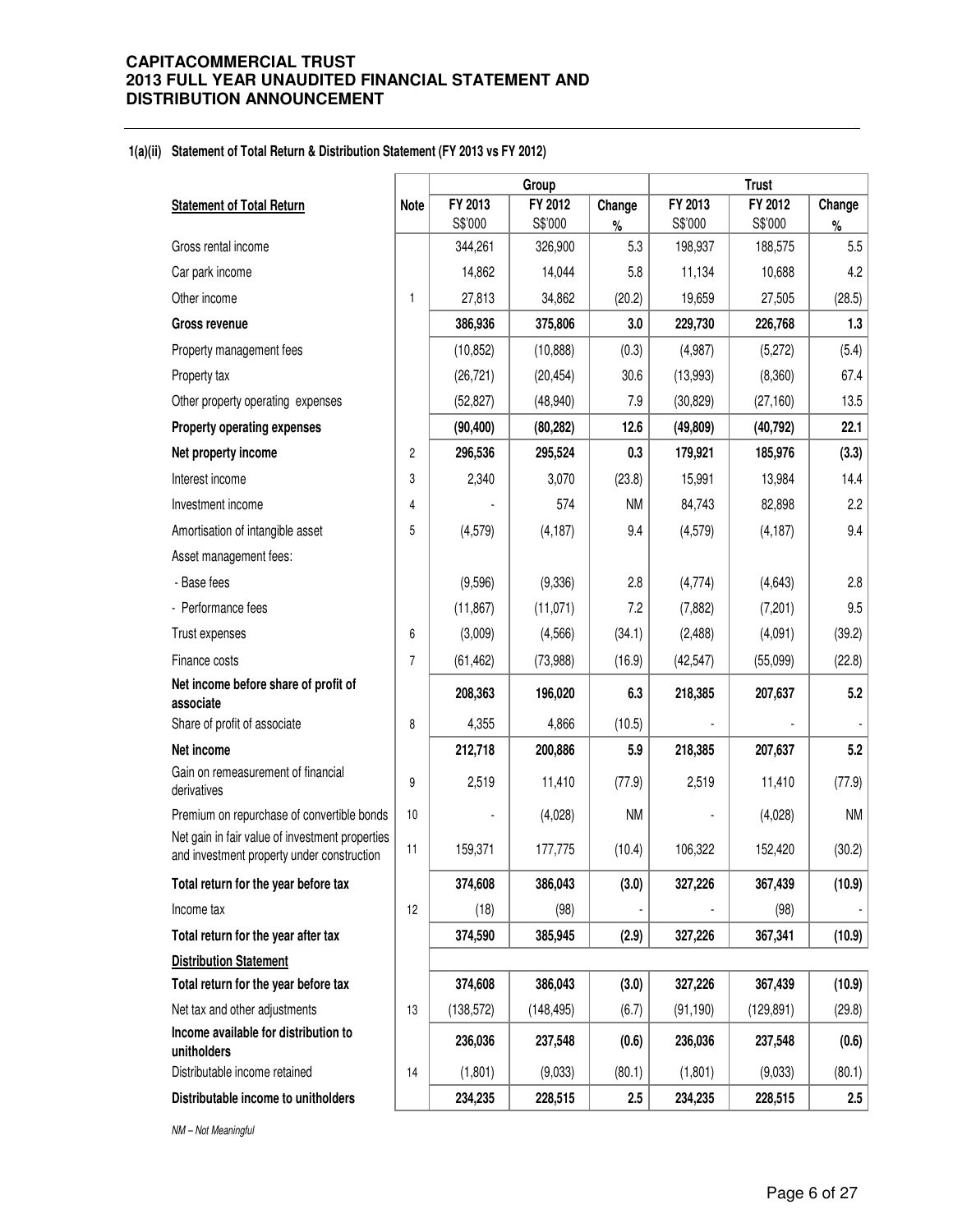#### **Notes:**

- (1) Other income include the following:-
	- (a) Yield protection income from CapitaLand Singapore Limited amounting to S\$7.6 million for period 1 January 2013 to 10 July 2013 (S\$18.1 million for FY 2012) for One George Street. Please refer to note (1)(a) on page 4 for more details; and
	- (b) Yield stabilization income of S\$4.6 million accrued for FY 2013 (S\$4.2 million for 22 March 2012 to 31 December 2012) for Twenty Anson. Please refer to note (1)(b) on page 4 for more details.
- (2) The following items have been included in arriving at net property income:-

Depreciation and amortisation Impairment / (reversal of impairment) losses on trade receivables

|         | Group   |           |         | l rust  |        |
|---------|---------|-----------|---------|---------|--------|
| FY 2013 | FY 2012 | Change    | FY 2013 | FY 2012 | Change |
| S\$'000 | S\$'000 | %         | S\$'000 | S\$'000 | $\%$   |
| 1,387   | 4,104   | (66.2)    | 1,241   | 3,970   | (68.7) |
| 37      | (4)     | <b>NM</b> |         | (8)     | NM     |
|         |         |           |         |         |        |

(3) Interest income include the following:-

|                                                             | Group   |         |        | Trust   |         |        |  |
|-------------------------------------------------------------|---------|---------|--------|---------|---------|--------|--|
|                                                             | FY 2013 | FY 2012 | Change | FY 2013 | FY 2012 | Change |  |
|                                                             | S\$'000 | S\$'000 | %      | S\$'000 | S\$'000 | %      |  |
| Interest income from fixed deposits and current<br>accounts | 234     | 958     | (75.6) | 157     | 841     | (81.3) |  |
| Interest income from shareholder's loan to MSO Trust        | 2,106   | 2.112   | (0.3)  | 3,510   | 3,520   | (0.3)  |  |
| Interest income from shareholder's loan to FOPL             |         |         |        | 12,324  | 9,623   | 28.1   |  |
| Total                                                       | 2,340   | 3,070   | (23.8) | 15,991  | 13,984  | 14.4   |  |

- (4) Investment income of the Trust relates to distribution from RCS Trust and QCT. Included in FY 2012 for the Trust was also the dividend income of \$0.6 million received from MCDF. Investment income in FY 2012 for the Group relates to dividend income from MCDF.
- (5) This relates to the amortisation of yield stabilization sum in relation to FOPL. The amount was computed based on 4.0% per annum of the property value of S\$430.0 million less the net property income of existing leases of Twenty Anson.
- (6) Trust expenses were lower in FY 2013 as compared to FY 2012 due mainly to lower foreign exchange losses incurred.
- (7) Included in finance costs are the following:-

|                                    | Group   |         |        | I rust  |         |        |  |
|------------------------------------|---------|---------|--------|---------|---------|--------|--|
|                                    | FY 2013 | FY 2012 | Change | FY 2013 | FY 2012 | Change |  |
|                                    | S\$'000 | S\$'000 | %      | S\$'000 | S\$'000 | $\%$   |  |
| Interest cost <sup>(7a)</sup>      | 49,054  | 58,316  | (15.9) | 32,833  | 42,009  | (21.8) |  |
| Amortisation and transaction costs | 12.408  | 15.672  | (20.8) | 9,714   | 13,090  | (25.8) |  |
| Total                              | 61.462  | 73,988  | (16.9) | 42.547  | 55,099  | (22.8) |  |

- (7a) The decrease in interest cost was mainly due to the expiry of interest rate swaps ("IRS") which were committed in 2006 when the interest rates were high. The weighted average interest rate for the IRS was 3.59% per annum. The IRS expired on 18 March 2013.
- (8) Share of profit of associate relates to the equity accounting of QCT's results on a 3 month lag basis. The share of profit for FY 2013 was lower than FY 2012 due mainly to lower revaluation gain of QCT's investment properties.
- (9) Gain on remeasurement of financial derivatives relates to the gain on the remeasurement of fair value of interest rate swaps for notional principal amount of S\$370.0 million. The interest rate swaps had expired on 18 March 2013.
- (10) This relates to the premium on repurchase of face value of S\$126.0 million in FY 2012 of the CB due 2013.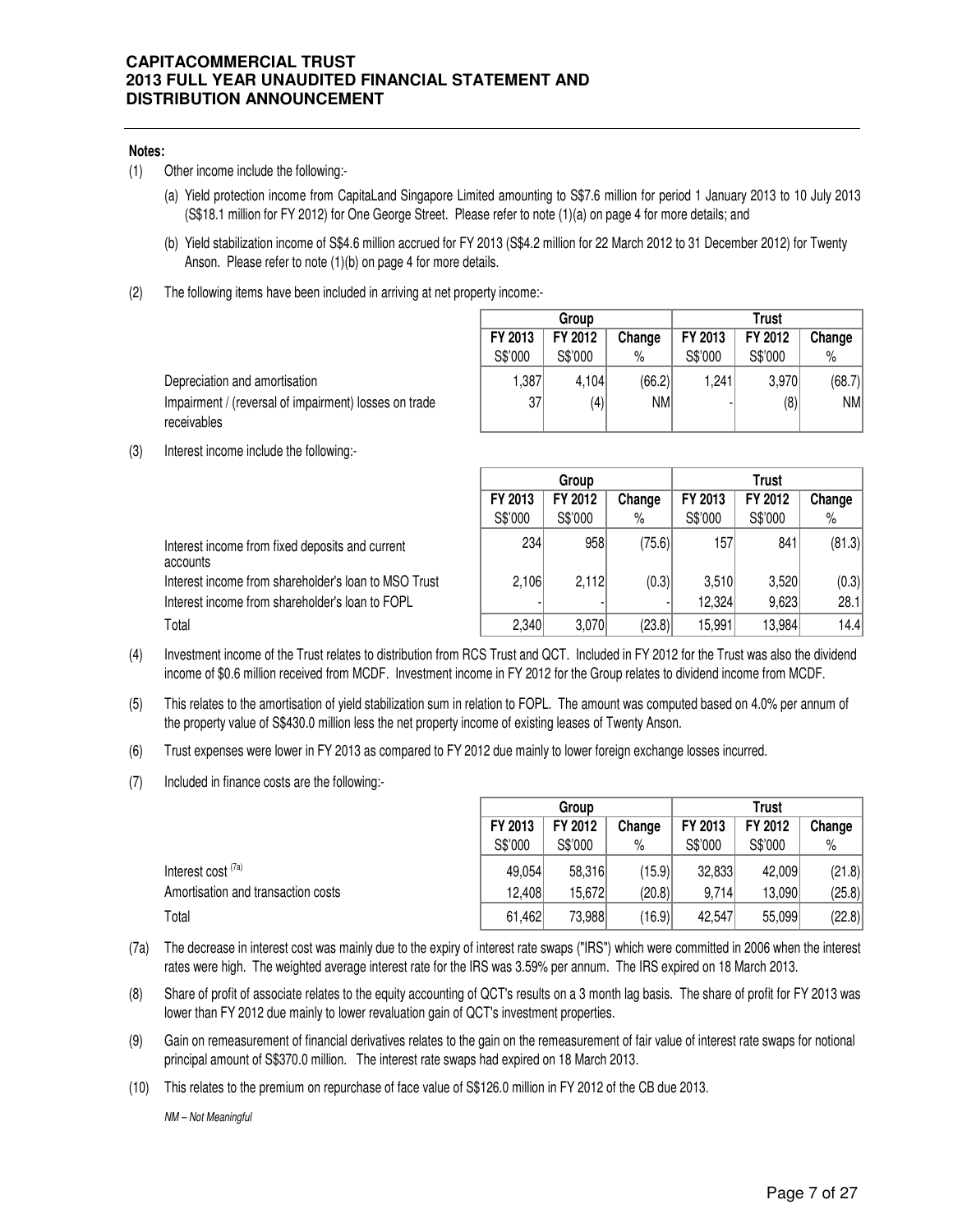- (11) This relates to the revaluation gains of investment properties and investment properties under construction in the respective years.
- (12) Income tax for FY 2013 relates mainly to FOPL's income tax. For FY 2012, it relates to income tax on interest income earned from Ringgit denominated fixed deposits in Malaysia that was remitted to Singapore.
- (13) Included in the net tax and other adjustments are the following:-

|                                                                |            | Group              |        | <b>Trust</b> |            |           |  |
|----------------------------------------------------------------|------------|--------------------|--------|--------------|------------|-----------|--|
|                                                                | FY 2013    | FY 2012            | Change | FY 2013      | FY 2012    | Change    |  |
|                                                                | S\$'000    | S\$'000            | $\%$   | S\$'000      | S\$'000    | $\%$      |  |
|                                                                |            |                    |        |              |            |           |  |
| Asset management fee paid and payable in Units                 | 12,260     | 12,459             | (1.6)  | 3,812        | 4,209      | (9.4)     |  |
| Trustee's fees                                                 | 829        | 809                | 2.5    | 605          | 590        | 2.5       |  |
| Net gain in fair value of investment properties and investment | (159,371)  | (177, 775)         | (10.4) | (106, 322)   | (152, 420) | (30.2)    |  |
| property under construction                                    |            |                    |        |              |            |           |  |
| Gain on remeasurement of financial derivatives                 | (2,519)    | (11, 410)          | (77.9) | (2,519)      | (11, 410)  | (77.9)    |  |
| Premium on repurchase of convertible bonds                     |            | 4,028              | NM     |              | 4,028      | <b>NM</b> |  |
| Amortisation and transaction costs                             | 12,408     | 15,672             | (20.8) | 9,714        | 13,090     | (25.8)    |  |
| Net tax-exempt income distribution received (13a)              | 3,468      | 11,754             | (70.5) | 3,468        | 11,754     | (70.5)    |  |
| Net profits from subsidiaries (13b)                            | (2,733)    | (757)              | NM     |              |            |           |  |
| Other items                                                    | (2,914)    | (3,275)            | (11.0) | 52           | 268        | (80.6)    |  |
| Total                                                          | (138, 572) | $ 148,495\rangle $ | (6.7)  | (91, 190)    | (129, 891) | (29.8)    |  |

- (13a) This relates to the distribution income from QCT for FY 2013. For FY 2012, it relates to the distribution income from QCT and dividend income from MCDF.
- (13b) Included in profits from subsidiaries for FY 2013 were profits from FOPL of \$2.7 million (FY 2012: \$0.8 million). FOPL did not declare any dividends for FY 2012 and FY 2013.
- (14) This relates to the retention of net tax-exempt income from QCT. The amounts have been retained for anticipated capital expenditure and distribution to unitholders.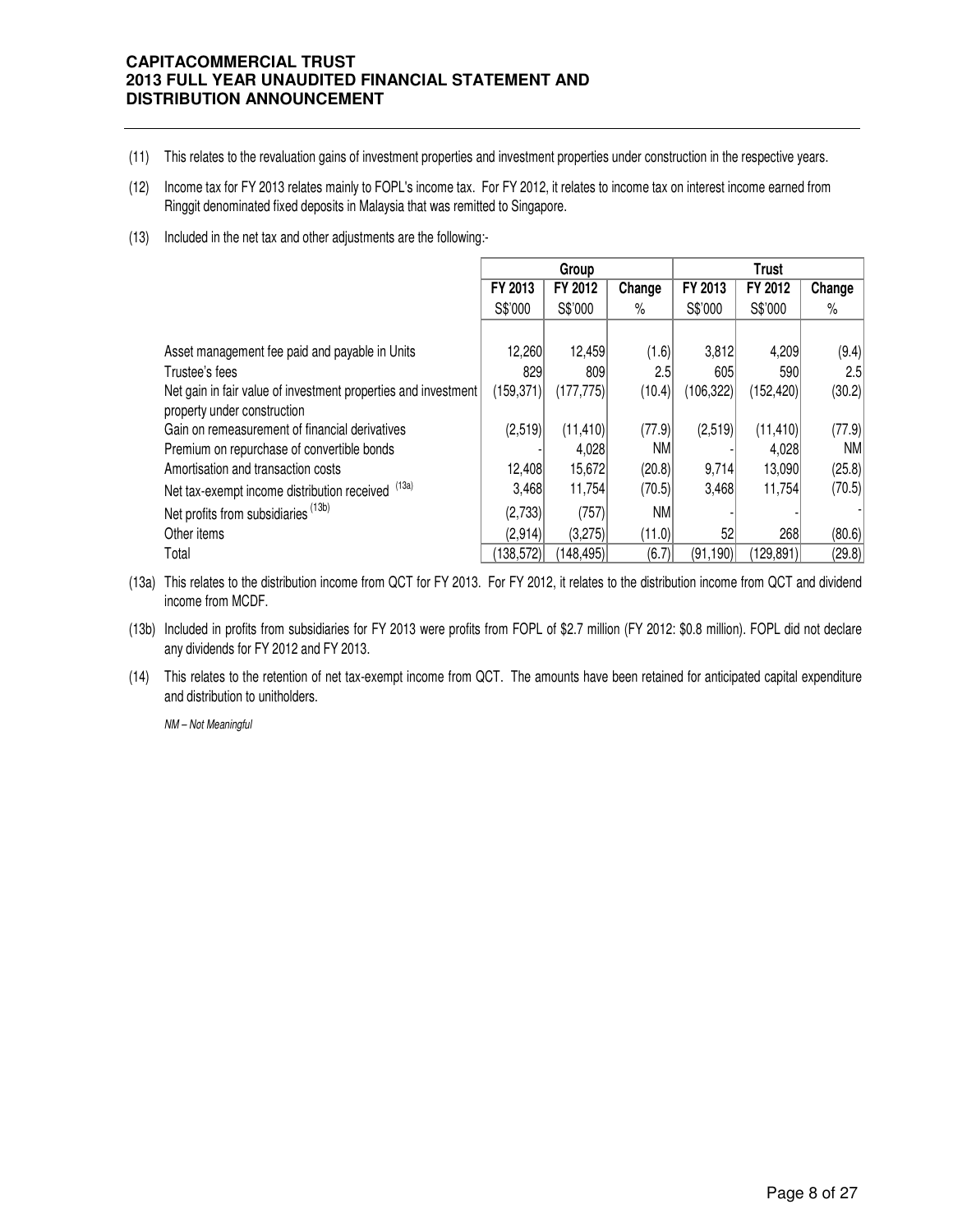#### **1(b)(i) Statement of Financial Position as at 31 December 2013 vs 31 December 2012**

|                                          |                         |                | Group     |           | <b>Trust</b> |           |           |  |
|------------------------------------------|-------------------------|----------------|-----------|-----------|--------------|-----------|-----------|--|
|                                          | <b>Note</b>             | Dec 2013       | Dec 2012  | Change    | Dec 2013     | Dec 2012  | Change    |  |
|                                          |                         | S\$'000        | S\$'000   | $\%$      | S\$'000      | S\$'000   | $\%$      |  |
| Non-current assets                       |                         |                |           |           |              |           |           |  |
| Plant and equipment                      |                         | 1,955          | 898       | <b>NM</b> | 1,467        | 756       | 94.0      |  |
| Investment properties                    | 1                       | 6,579,800      | 6,380,200 | 3.1       | 4,338,000    | 4,208,000 | 3.1       |  |
| Investment property under construction   | $\overline{\mathbf{c}}$ | 380,025        | 314,880   | 20.7      |              |           |           |  |
| Subsidiaries                             | 3                       |                |           |           | 435,576      | 435,576   |           |  |
| Associate                                | 4                       | 65,002         | 66,491    | (2.2)     | 51,479       | 51,479    |           |  |
| Joint ventures                           | 5                       | 64,800         | 64,800    |           | 971,471      | 963,093   | 0.9       |  |
| Intangible asset                         | 6                       | 8,334          | 12,913    | (35.5)    | 8,334        | 12,913    | (35.5)    |  |
| <b>Total non-current assets</b>          |                         | 7,099,916      | 6,840,182 | 3.8       | 5,806,327    | 5,671,817 | 2.4       |  |
| <b>Current assets</b>                    |                         |                |           |           |              |           |           |  |
| Available-for-sale unquoted investment   | $\overline{7}$          | 6              | 6         |           | 6            | 6         |           |  |
| Trade and other receivables              | 8                       | 14,725         | 23,296    | (36.8)    | 31,540       | 33,546    | (6.0)     |  |
| Cash and cash equivalents                |                         | 103,593        | 139,520   | (25.8)    | 60,105       | 96,299    | (37.6)    |  |
| <b>Total current assets</b>              |                         | 118,324        | 162,822   | (27.3)    | 91,651       | 129,851   | (29.4)    |  |
| <b>Total assets</b>                      |                         | 7,218,240      | 7,003,004 | 3.1       | 5,897,978    | 5,801,668 | 1.7       |  |
| <b>Current liabilities</b>               |                         |                |           |           |              |           |           |  |
| Trade and other payables                 | 9                       | 97,454         | 87,139    | 11.8      | 38,713       | 38,993    | (0.7)     |  |
| Current portion of security deposits     |                         | 18,088         | 17,699    | 2.2       | 9,726        | 7,598     | 28.0      |  |
| Interest-bearing liabilities             | 10                      |                | 50,000    | <b>NM</b> |              | 50,000    | <b>NM</b> |  |
| Fair value of financial derivatives      | 11                      | $\blacksquare$ | 2,519     | <b>NM</b> |              | 2,519     | <b>NM</b> |  |
| Current tax payable                      |                         | 4              | 102       | (96.1)    |              | 101       | <b>NM</b> |  |
| <b>Total current liabilities</b>         |                         | 115,546        | 157,459   | (26.62)   | 48,439       | 99,211    | (51.2)    |  |
| <b>Non-current liabilities</b>           |                         |                |           |           |              |           |           |  |
| Non-current portion of security deposits |                         | 37,738         | 31,654    | 19.2      | 23,614       | 20,133    | 17.3      |  |
| Interest-bearing liabilities             | 12                      | 1,709,644      | 1,645,016 | 3.9       | 867,049      | 864,521   | 0.3       |  |
| Loans from joint venture partners        | 13                      | 64,800         | 64,800    |           |              |           |           |  |
| Convertible bonds - liability component  | 14                      | 351,276        | 377,071   | (6.8)     | 351,276      | 377,071   | (6.8)     |  |
| Fair value of financial derivatives      | 15                      | 26,523         | 12,351    | <b>NM</b> | 25,243       | 10,693    | <b>NM</b> |  |
| <b>Total non-current liabilities</b>     |                         | 2,189,981      | 2,130,892 | 2.8       | 1,267,182    | 1,272,418 | (0.4)     |  |
| <b>Total liabilities</b>                 |                         | 2,305,527      | 2,288,351 | 0.8       | 1,315,621    | 1,371,629 | (4.1)     |  |
| <b>Net assets</b>                        |                         | 4,912,713      | 4,714,653 | 4.2       | 4,582,357    | 4,430,039 | 3.4       |  |
| Unitholders' funds                       |                         | 4,912,713      | 4,714,653 | 4.2       | 4,582,357    | 4,430,039 | 3.4       |  |
| NM - Not Meaningful                      |                         |                |           |           |              |           |           |  |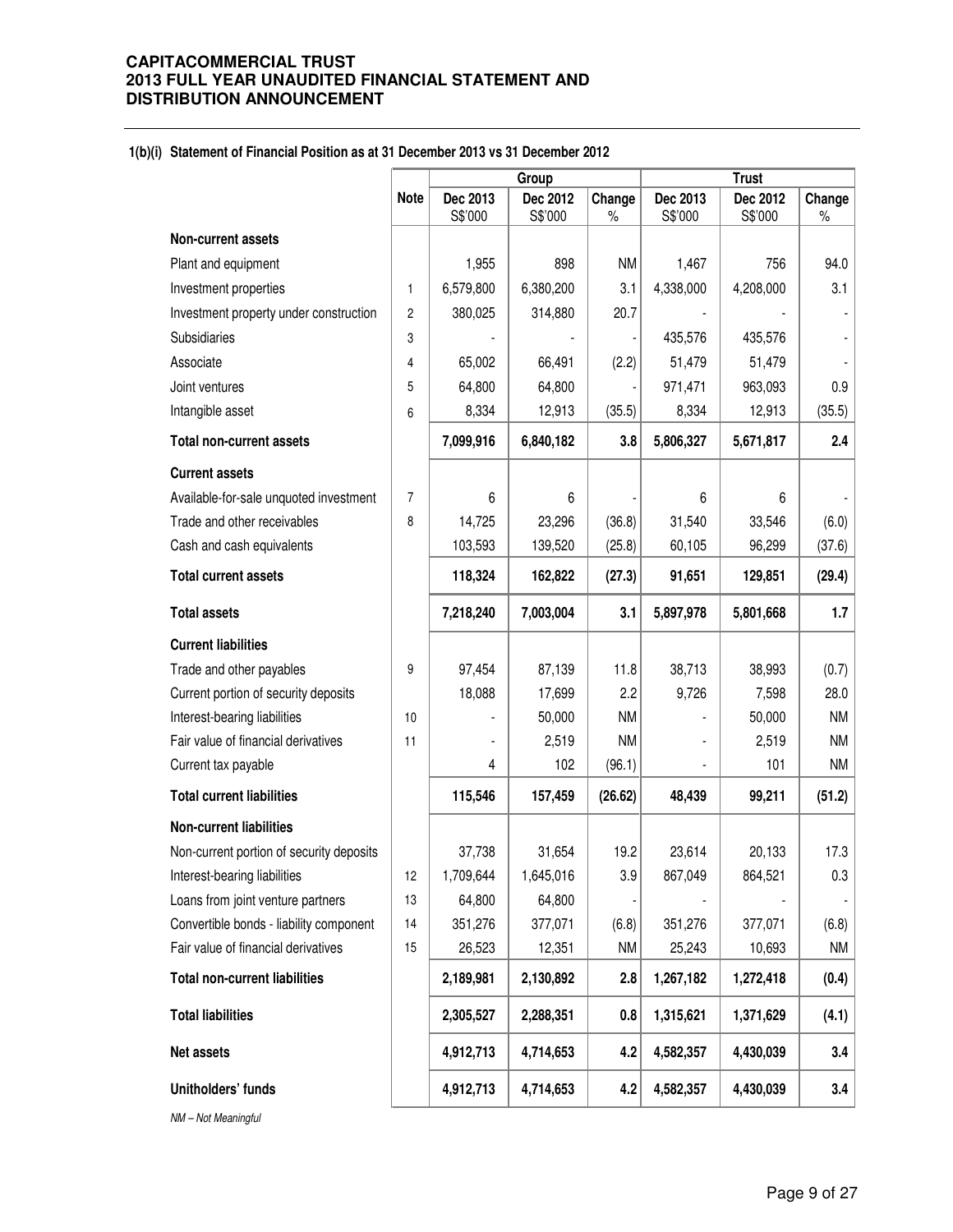#### **Notes:**

- (1) The increase in the Group's investment properties was mainly due to the increase in property values as at 31 December 2013.
- (2) Investment property under construction refers to CCT's 40.0% interest in CapitaGreen. The increase in value was primarily due to construction and related cost incurred in FY 2013 and also an increase in the valuation of the land by S\$7.0 million to S\$272.6 million (CCT's 40.0% interest) as at 31 December 2013 as compared with S\$265.6 million as at 31 December 2012. Included in Investment property under construction was \$7.8 million (31 December 2012: \$7.4 million) of borrowing cost capitalized (CCT's 40% interest) during the year.
- (3) This relates to the investments in wholly owned subsidiaries, CCT MTN Pte. Ltd. of \$1 and FOPL of S\$435.6 million at the Trust level.
- (4) This relates to the 30.0% investment in QCT. QCT is a Malaysia-listed real estate investment trust focused on acquiring and investing in commercial properties in Malaysia.
- (5) At the Trust level, it relates to investments in RCS Trust of S\$841.1 million (CCT's 60.0% interest) and in MSO Trust of S\$130.4 million (CCT's 40.0% interest). At the Group level, S\$64.8 million is CCT's 40.0% interest in third party shareholders' loan to MSO Trust.
- (6) This relates to the unamortised yield stabilization sum receivable by the Group for its wholly owned subsidiary, FOPL. The intangible asset is amortised over the yield stabilization period of 3.5 years commencing on 22 March 2012.
- (7) This relates to the investment in MCDF as at 31 December 2013. MCDF has divested all its assets and is currently under members' voluntary liquidation.
- (8) The decrease in Trade and other receivables for the group as at 31 December 2013 was due mainly to nil yield protection income receivable as at 31 December 2013 due to the expiry of the Deed of Yield Protection on 10 July 2013, as compared with S\$8.5 million included as at 31 December 2012.
- (9) The increase in Trade and other payables for the Group as at 31 December 2013 was due mainly to the increase in accrued development expenditure by MSO Trust.
- (10) This relates to the S\$50.0 million fixed rate notes as at 31 December 2012 that was repaid on 10 June 2013.
- (11) This relates to the fair value of the interest rate swaps of notional principal amount of S\$370.0 million as at 31 December 2012. The interest rate swaps had expired on 18 March 2013.
- (12) Interest-bearing liabilities under non-current liabilities as at 31 December 2013 comprised of:
	- a) Secured term loan and bank loan from revolving credit facility by RCS Trust of gross borrowings of S\$1.007 billion (CCT's 60.0% interest is S\$604.2 million);
	- b) Secured term loan and bank loan from revolving credit facility by MSO Trust of gross borrowings of S\$610.0 million (CCT's 40.0% interest is S\$244.0 million);
	- c) Unsecured fixed rate notes totaling S\$270.0 million and JPY10.0 billion (hedged via cross currency swap to S\$148.3 million); and
	- d) Unsecured bank borrowings of S\$480.0 million.
- (13) This relates to the third-party shareholders' loan to MSO Trust, in which CCT has 40.0% interest.
- (14) This relates to the CB due 2015 of S\$190.3 million (2012: S\$224.5 million) and CB due 2017 of S\$175.0 million (2012: S\$175.0 million) which are measured at amortised cost.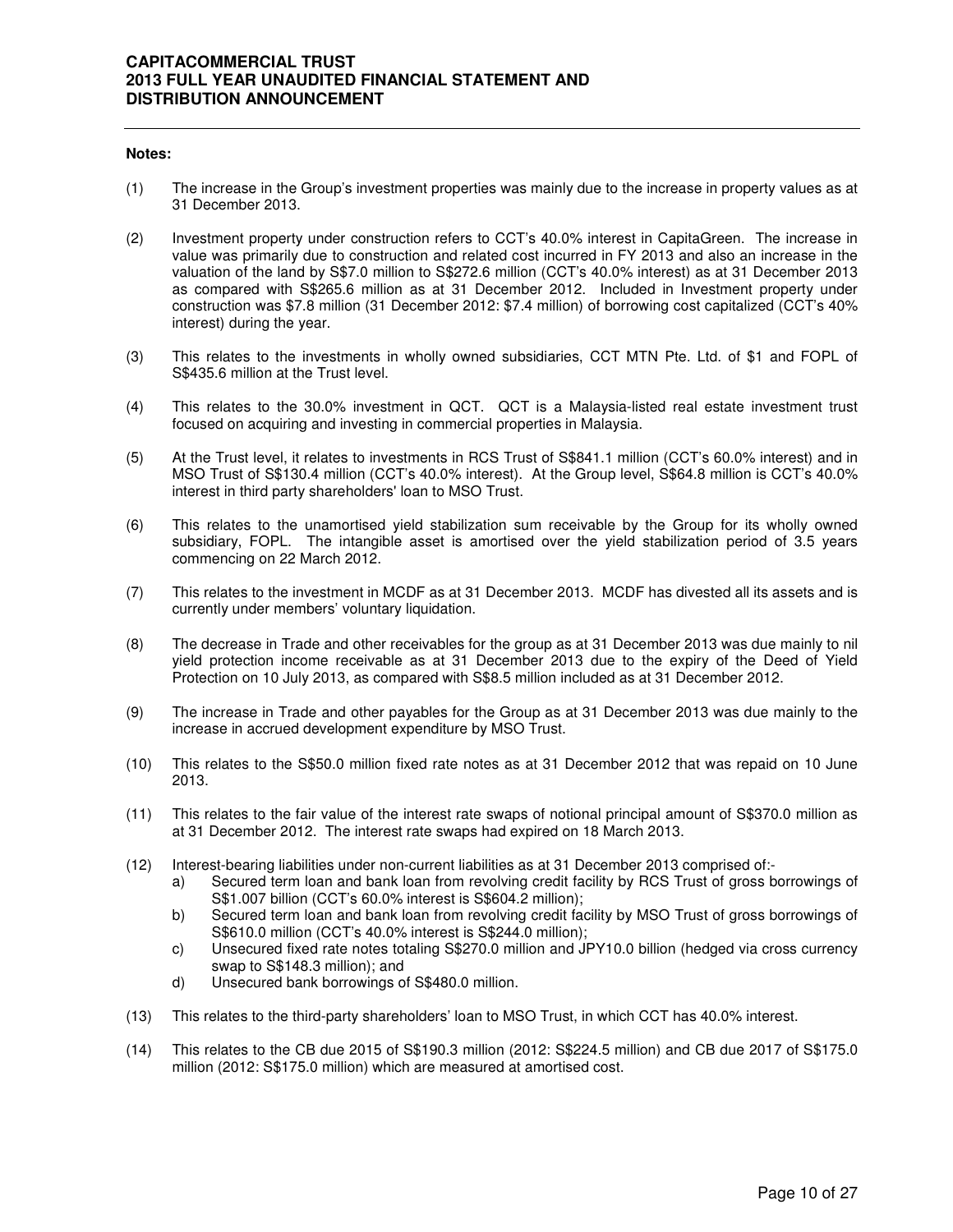(15) Fair value of financial derivatives as at 31 December 2013 relates to the fair values of JPY/S\$ cross currency swap to hedge the JPY 10.0 billion notes and notional principal amount of S\$130.0 million interest rate swap for the Trust. For the Group, it includes CCT's 40.0% interest of the fair value of interest rate swaps of MSO Trust in addition to the fair value of financial derivatives of the Trust. As at 31 December 2012, it relates to cross currency swap for the Trust. For the Group, it includes CCT's 40.0% interest of the fair value of interest rate swaps of MSO Trust in addition to the fair value of financial derivatives of the Trust.

## **1(b)(ii) Aggregate amount of borrowings (including debt securities)**

|                                                    |           | Group     |           | <b>Trust</b> |           |        |  |
|----------------------------------------------------|-----------|-----------|-----------|--------------|-----------|--------|--|
|                                                    | Dec 2013  | Dec 2012  | Change    | Dec 2013     | Dec 2012  | Change |  |
|                                                    | S\$'000   | S\$'000   | $\%$      | S\$'000      | S\$'000   | $\%$   |  |
| <b>Secured borrowings</b>                          |           |           |           |              |           |        |  |
| Amount repayable after one year                    | 848,200   | 788,000   | 7.6       |              |           |        |  |
| Less: Unamortised portion of<br>transactions costs | (5,605)   | (7, 505)  | (25.3)    |              |           |        |  |
| <b>Total</b>                                       | 842,595   | 780,495   | 8.0       |              | ٠         |        |  |
| <b>Unsecured borrowings</b>                        |           |           |           |              |           |        |  |
| Amount repayable after one year                    | 1,227,119 | 1,250,479 | (1.9)     | 1,227,119    | 1,250,479 | (1.9)  |  |
| Less: Unamortised portion of<br>transactions costs | (8,794)   | (8,887)   | (1.0)     | (8,794)      | (8,887)   | (1.0)  |  |
|                                                    | 1,218,325 | 1,241,592 | (1.9)     | 1,218,325    | 1,241,592 | (1.9)  |  |
| Amount repayable within one year                   |           | 50,000    | <b>NM</b> |              | 50,000    | NM     |  |
| <b>Total</b>                                       | 1,218,325 | 1,291,592 | (5.7)     | 1,218,325    | 1,291,592 | (5.7)  |  |
| <b>Total borrowings</b>                            | 2,060,920 | 2,072,087 | (0.5)     | 1,218,325    | 1,291,592 | (5.7)  |  |

## **Details of any collaterals**

(1) Details of collateral at RCS Trust

As security for the borrowings, RCS Trust has granted in favour of the lenders the following:

- a) a mortgage over RCS;
- b) an assignment of the insurance policies relating to RCS;
- c) an assignment of the agreements relating to the management of RCS;
- d) an assignment and charge of the rental proceeds and tenancy agreements of units in RCS; and
- e) a charge creating a fixed and floating charge over certain assets of RCS Trust relating to RCS.

#### (2) Details of collateral at MSO Trust

As security for the borrowings, MSO Trust has granted in favour of the lenders the following:

- a) a mortgage over the property described as the whole of Lot 503A of Town Subdivision 1, together with the building(s) erected or to be erected thereon;
- b) an assignment of the insurance policies;
- c) an assignment of proceeds, project documents, shareholders' undertaking and the security trust deed; and
- d) a fixed and floating charge over the property.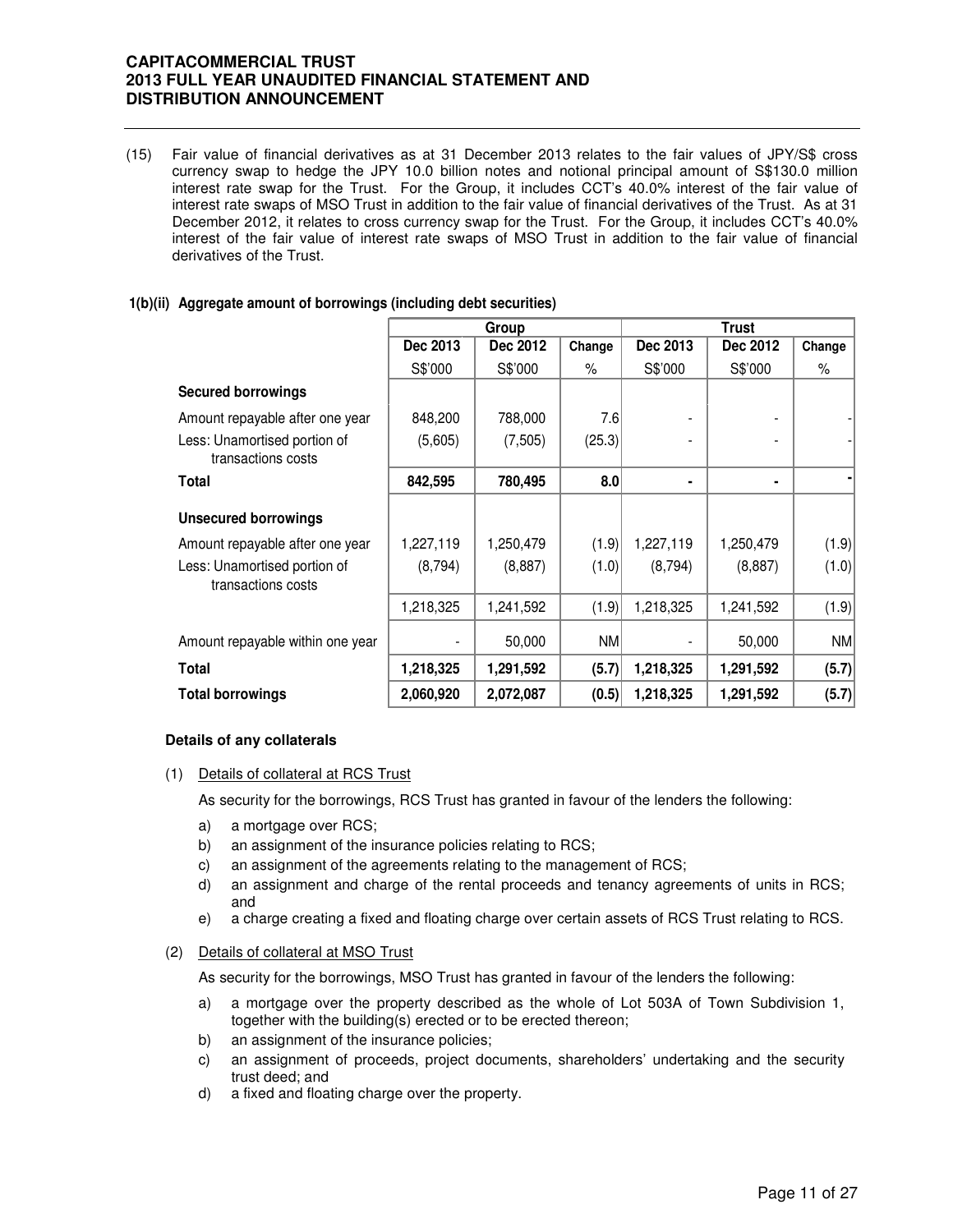**1(c)(i) Cash flow statement (4Q 2013 vs 4Q 2012)** 

|                                                                         |             | Group       |            |  |
|-------------------------------------------------------------------------|-------------|-------------|------------|--|
|                                                                         | <b>Note</b> | 4Q 2013     | 4Q 2012    |  |
| <b>Operating activities</b>                                             |             | S\$'000     | S\$'000    |  |
| Total return for the period before tax                                  |             | 127,847     | 183,864    |  |
| Adjustments for:                                                        |             |             |            |  |
| Share of profit of associate                                            |             | (1, 335)    | (1, 844)   |  |
| Reversal of impairment / (impairment) losses on trade receivables       |             | 37          | (3)        |  |
| Amortisation of lease incentives                                        |             | 268         | 820        |  |
| Amortisation of intangible asset                                        |             | 1.210       | 1,475      |  |
| Finance costs                                                           |             | 14,575      | 18,521     |  |
| Depreciation of plant and equipment                                     |             | 84          | 38         |  |
| Gain on disposal of plant and equipment                                 |             | (7)         |            |  |
| Interest income                                                         |             | (553)       | (597)      |  |
| Gain on remeasurement of financial derivatives                          |             |             | (2,966)    |  |
| Asset management fees paid and payable in Units                         |             | 3,026       | 3,139      |  |
| Net gain in fair value of investment properties and investment property |             | (73, 662)   | (129, 377) |  |
| under construction                                                      |             |             |            |  |
| Investment income                                                       |             |             | (574)      |  |
| Foreign exchange loss                                                   |             |             | 1,185      |  |
| Operating income before working capital changes                         |             | 71,490      | 73,681     |  |
|                                                                         |             |             |            |  |
| Changes in working capital<br>Trade and other receivables               |             |             |            |  |
| Trade and other payables                                                |             | (1,706)     | (9,963)    |  |
| Security deposits                                                       |             | (64)<br>867 | (2,694)    |  |
|                                                                         |             |             | (40)       |  |
| Cash generated from operating activities                                |             | 70,587      | 60,984     |  |
| Income tax paid                                                         |             | (13)        |            |  |
| Net cash from operating activities                                      |             | 70,574      | 60,984     |  |
| <b>Investing activities</b>                                             |             |             |            |  |
| Capital expenditure on investment properties and investment property    |             | (29, 158)   | (20, 552)  |  |
| under construction                                                      |             |             |            |  |
| Purchase of plant and equipment                                         |             | (596)       | (20)       |  |
| Capital redemption by available-for-sale unquoted investment            |             |             | 6,298      |  |
| Dividend received from available-for-sale unquoted investment           |             |             | 574        |  |
| Distributions from associate                                            |             |             |            |  |
| Interest received                                                       |             | 22          | 69         |  |
| Net cash used in investing activities                                   |             | (29, 732)   | (13, 631)  |  |
| <b>Financing activities</b>                                             |             |             |            |  |
| Interest paid                                                           |             | (15,075)    | (17, 130)  |  |
| Borrowing transaction costs paid                                        |             | (3,675)     | (1,921)    |  |
| Distribution to unitholders                                             | 1           | (5,958)     | (5,581)    |  |
| Redemption of convertible bonds                                         |             |             | (22, 694)  |  |
| Repayment of interest-bearing liabilities                               |             |             | (135,000)  |  |
| Proceeds from interest-bearing liabilities                              | 2           | 28,200      | 156,300    |  |
| Net cash from / (used in) financing activities                          |             | 3,492       | (26, 026)  |  |
| Net increase in cash and cash equivalents                               |             | 44,334      | 21,327     |  |
| Cash and cash equivalents at beginning of period                        |             | 59,259      | 118,193    |  |
|                                                                         |             |             |            |  |
| Cash and cash equivalents at end of period                              |             | 103,593     | 139,520    |  |

#### **Notes:**

- (1) This relates to the tax withheld for 1H 2013 distribution which was paid to the Inland Revenue Authority of Singapore on behalf of unitholders in 4Q 2013.
- (2) This relates to drawdown by RCS Trust of S\$7.0 million (CCT's 60.0% interest is S\$4.2 million) and MSO Trust of S\$60.0 million (CCT's 40.0% interest is S\$24.0 million) from the revolving loan facilities in 4Q 2013.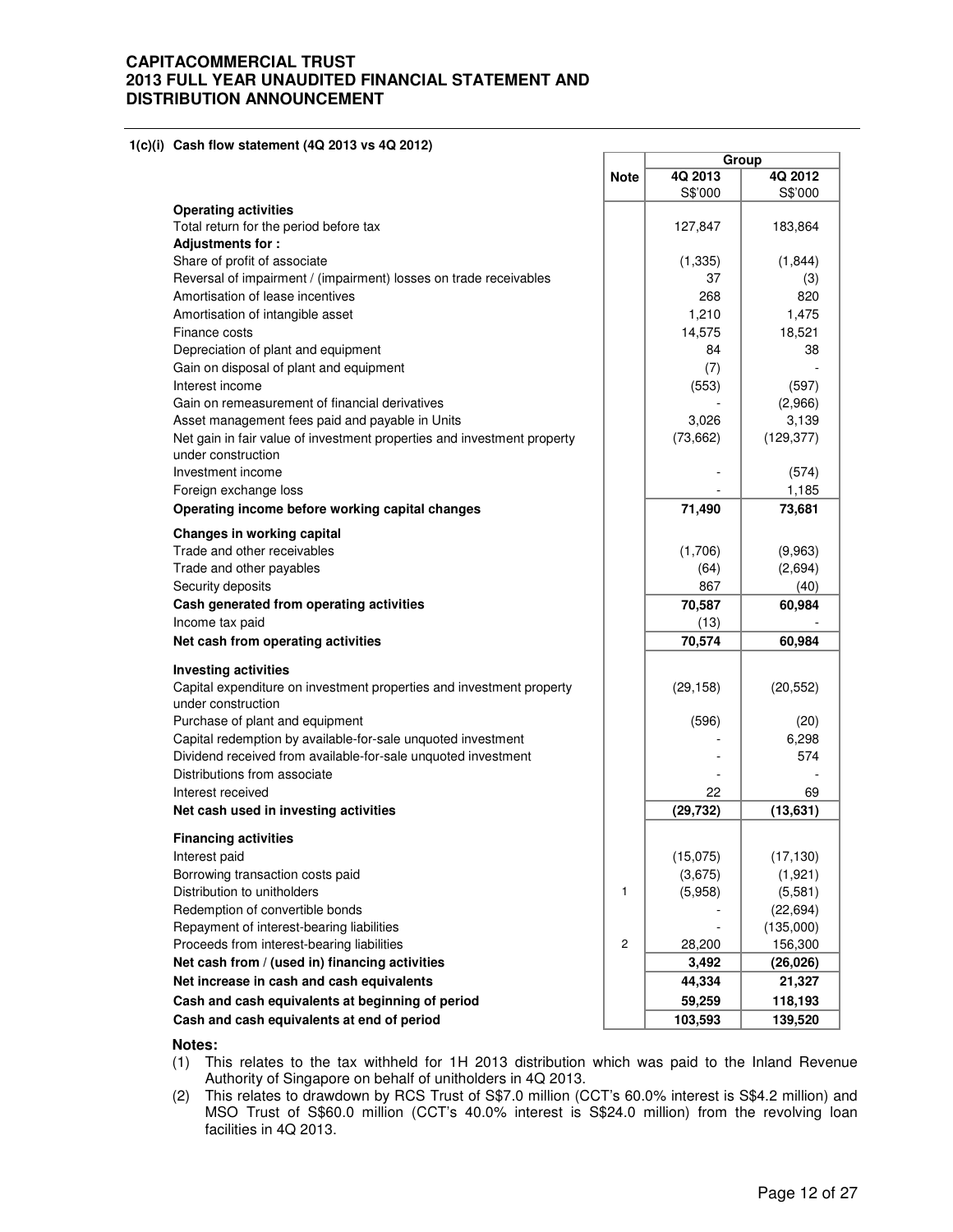**1(c)(ii) Cash flow statement (FY 2013 vs FY 2012)**

| Gash now statement (FT 2013 VS FT 2012)                                                             |                |            |                  |
|-----------------------------------------------------------------------------------------------------|----------------|------------|------------------|
|                                                                                                     | <b>Note</b>    | FY 2013    | Group<br>FY 2012 |
|                                                                                                     |                | S\$'000    | S\$'000          |
| <b>Operating activities</b>                                                                         |                |            |                  |
| Total return for the year before tax                                                                |                | 374,608    | 386,043          |
| Adjustments for:                                                                                    |                |            |                  |
| Share of profit of associate                                                                        |                | (4,355)    | (4,866)          |
| Impairment / (reversal of impairment) losses on trade receivables                                   |                | 37         | (4)              |
| Amortisation of lease incentives                                                                    |                | 1,114      | 3,872            |
| Amortisation of intangible asset                                                                    |                | 4,579      | 4,187            |
| Finance costs                                                                                       |                | 61,462     | 73,988           |
| Depreciation of plant and equipment                                                                 |                | 273        | 232              |
| Gain on disposal of plant and equipment                                                             |                | (7)        |                  |
| Interest income                                                                                     |                | (2,340)    | (3,070)          |
| Gain on remeasurement of financial derivatives                                                      |                | (2,519)    | (11, 410)        |
| Premium on repurchase of convertible bonds                                                          |                |            | 4,028            |
| Asset management fees paid and payable in Units                                                     |                | 12,260     | 12,459           |
| Net gain in fair value of investment properties and investment property                             |                | (159, 371) | (177, 775)       |
| under construction                                                                                  |                |            |                  |
| Investment income                                                                                   |                |            | (574)            |
| Foreign exchange loss                                                                               |                | 375        | 1,578            |
| Operating income before working capital changes                                                     |                | 286,116    | 288,688          |
| Changes in working capital                                                                          |                |            |                  |
| Trade and other receivables                                                                         |                | 9,526      | 406              |
| Trade and other payables                                                                            |                | (4,023)    | 1,240            |
| Security deposits                                                                                   |                | 6,473      | (26)             |
| Cash generated from operations                                                                      |                | 298,092    | 290,308          |
| Income tax (paid) / refund                                                                          |                | (116)      | 3                |
| Net cash generated from operating activities                                                        |                | 297,976    | 290,311          |
|                                                                                                     |                |            |                  |
| <b>Investing activities</b><br>Capital expenditure on investment properties and investment property |                | (81, 812)  | (60, 226)        |
| under construction                                                                                  |                |            |                  |
| Purchase of plant and equipment                                                                     |                | (1,346)    | (102)            |
| Capital redemption by available-for-sale unquoted investment                                        |                |            | 6,298            |
| Dividend received from available-for-sale unquoted investment                                       |                |            | 574              |
| Acquisition of subsidiary, net of cash acquired                                                     |                |            | (445, 841)       |
| Distributions from associate                                                                        |                | 3,469      | 3,625            |
| Interest received                                                                                   |                | 234        | 1,089            |
| Net cash used in investing activities                                                               |                | (79, 455)  |                  |
|                                                                                                     |                |            | (494, 583)       |
| <b>Financing activities</b>                                                                         |                |            |                  |
| Interest paid                                                                                       |                | (58, 116)  | (58, 784)        |
| Borrowing transaction costs paid                                                                    |                | (5,260)    | (8,085)          |
| Distribution to unitholders                                                                         |                | (231, 272) | (218, 626)       |
| Repurchase of convertible bonds                                                                     |                |            | (140, 238)       |
| Redemption of convertible bonds                                                                     |                |            | (22, 694)        |
| Proceeds from issuance of convertible bonds                                                         |                |            | 175,000          |
| Repayment of interest-bearing liabilities                                                           | 1              | (50,000)   | (705,000)        |
| Proceeds from interest-bearing liabilities                                                          | $\overline{c}$ | 90,200     | 745,300          |
| Net cash used in financing activities                                                               |                | (254, 448) | (233, 127)       |
| Net decrease in cash and cash equivalents                                                           |                | (35, 927)  | (437, 399)       |
| Cash and cash equivalents at beginning of the year                                                  |                | 139,520    | 576,919          |
| Cash and cash equivalents at end of the year                                                        |                | 103,593    | 139,520          |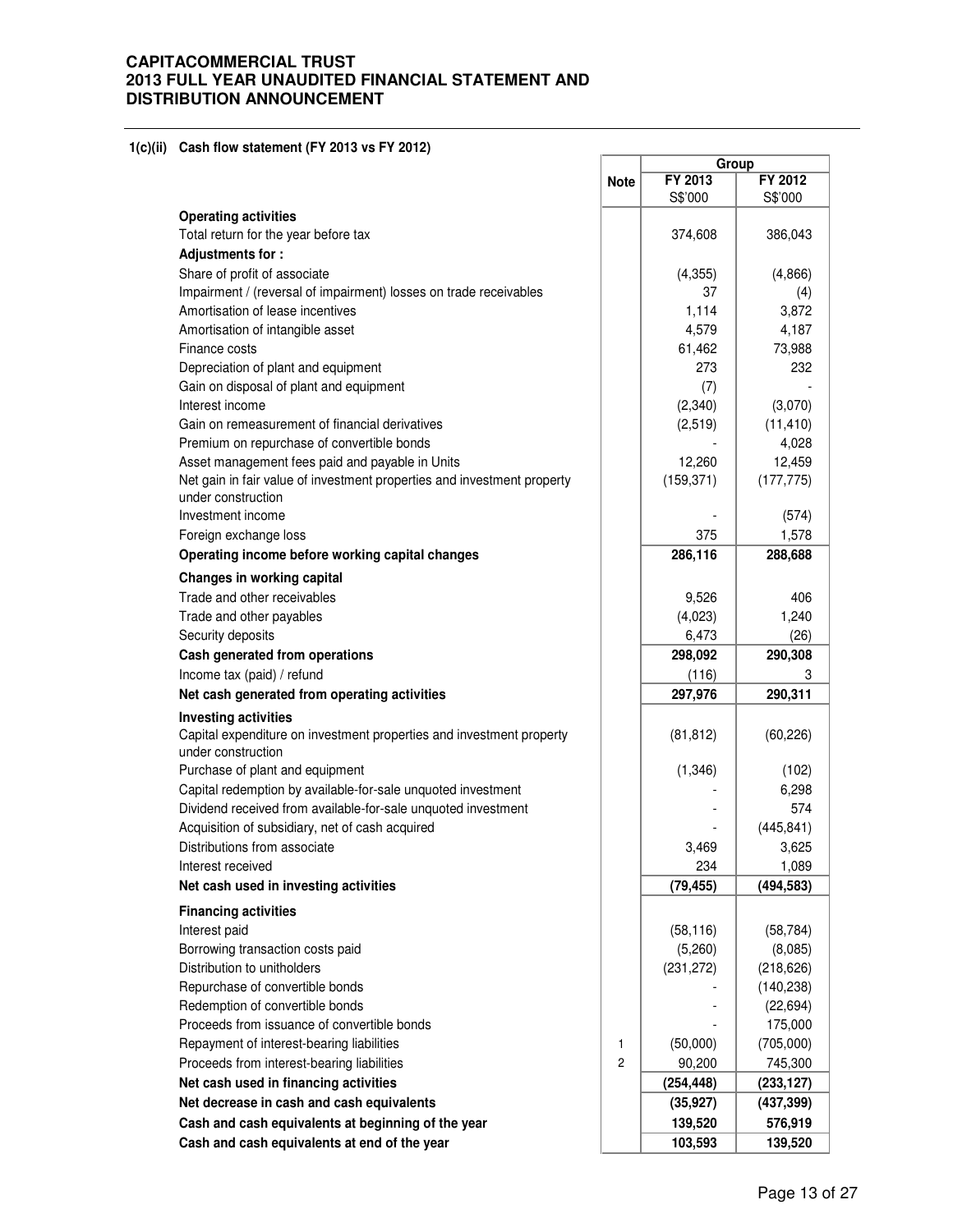#### **Notes:**

- (1) This relates to the repayment of S\$50.0 million fixed rate notes in FY 2013.
- (2) This relates to drawdown by RCS Trust of S\$7.0 million (CCT's 60.0% interest is S\$4.2 million), MSO Trust of S\$140.0 million (CCT's 40.0% interest is S\$56.0 million) and CCT's drawdown of S\$30.0 million from the revolving loan facilities in FY 2013.

## **1(d)(i) Statement of movement in unitholders' funds (4Q 2013 vs 4Q 2012)**

|                                                                              |             | Group              |                    | <b>Trust</b>       |                    |  |
|------------------------------------------------------------------------------|-------------|--------------------|--------------------|--------------------|--------------------|--|
|                                                                              | <b>Note</b> | 4Q 2013<br>S\$'000 | 4Q 2012<br>S\$'000 | 4Q 2013<br>S\$'000 | 4Q 2012<br>S\$'000 |  |
| Net assets at beginning of period                                            |             | 4,782,655          | 4,538,855          | 4,487,230          | 4,268,927          |  |
| <b>Operations</b><br>Net increase in net assets resulting from<br>operations |             | 127,831            | 183,866            | 92,912             | 168,997            |  |
| Unitholders' transactions                                                    |             |                    |                    |                    |                    |  |
| Creation of new units:                                                       |             |                    |                    |                    |                    |  |
| - Asset management fee paid in Units                                         |             | 2,969              | 3,107              | 2,969              | 3,107              |  |
| Net increase in net assets resulting from<br>unitholders' transactions       |             | 2,969              | 3,107              | 2,969              | 3,107              |  |
| <b>Movement in reserves</b>                                                  |             |                    |                    |                    |                    |  |
| Translation reserves                                                         |             | 542                | (18)               |                    |                    |  |
| Hedging reserves                                                             | 1           | (1, 284)           | (11, 157)          | (754)              | (10, 992)          |  |
| Net decrease in net assets resulting from<br>movement in reserves            |             | (742)              | (11, 175)          | (754)              | (10, 992)          |  |
| Total increase in net assets                                                 |             | 130,058            | 175,798            | 95,127             | 161,112            |  |
| Net assets at end of period                                                  |             | 4,912,713          | 4,714,653          | 4,582,357          | 4,430,039          |  |

#### **Note:**

(1) The movement in 4Q 2013 for the Trust relates to the cross currency and interest rate swaps and included in movement for the Group was CCT's 40.0% interest in MSO Trust's movement in hedging reserves.

The movement in 4Q 2012 for the Trust relates to the cross currency swap and included in movement for the Group was CCT's 40.0% interest in MSO Trust's movement in hedging reserves.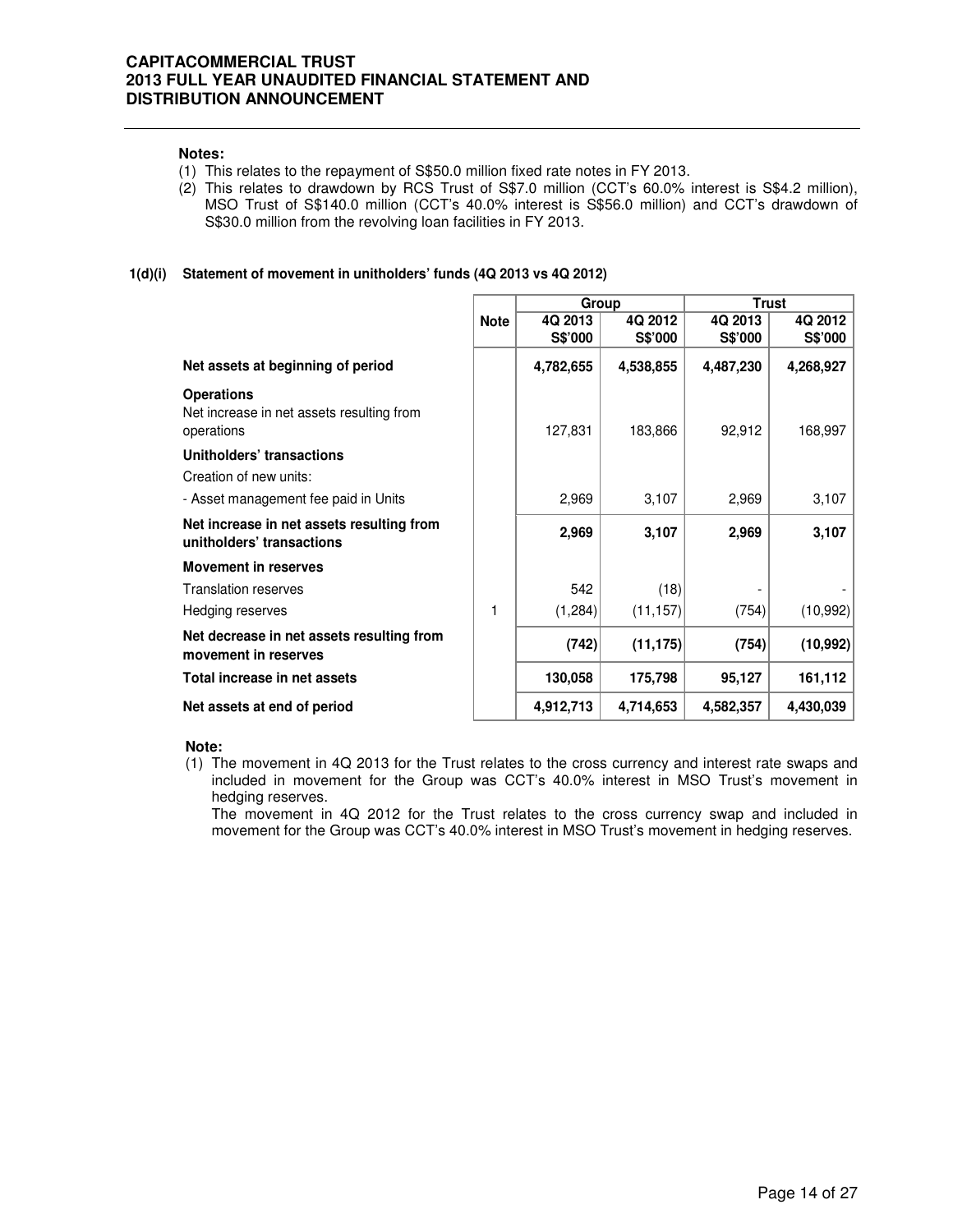#### **1(d)(ii) Statement of changes in unitholders' funds (FY 2013 vs FY 2012)**

|                                                                                |             | Group      |            | <b>Trust</b> |            |  |
|--------------------------------------------------------------------------------|-------------|------------|------------|--------------|------------|--|
|                                                                                | <b>Note</b> | FY 2013    | FY 2012    | FY 2013      | FY 2012    |  |
|                                                                                |             | S\$'000    | S\$'000    | S\$'000      | S\$'000    |  |
| Balance as at beginning of year                                                |             | 4,714,653  | 4,541,396  | 4,430,039    | 4,272,542  |  |
| <b>Operations</b>                                                              |             |            |            |              |            |  |
| Net increase in net assets resulting from<br>operations                        |             | 374,590    | 385,945    | 327,226      | 367,341    |  |
| Unitholders' transactions                                                      |             |            |            |              |            |  |
| Creation of new units:                                                         |             |            |            |              |            |  |
| - Asset management fee paid in Units                                           |             | 12,373     | 12,430     | 12,373       | 12,430     |  |
| - Conversion of convertible bonds                                              |             | 35,851     |            | 35,851       |            |  |
| Distributions to unitholders                                                   |             | (231, 272) | (218, 626) | (231, 272)   | (218, 626) |  |
| Net decrease in net assets resulting from<br>unitholders' transactions         |             | (183, 048) | (206, 196) | (183, 048)   | (206, 196) |  |
| <b>Movement in reserves</b>                                                    |             |            |            |              |            |  |
| <b>Translation reserve</b>                                                     | 1           | (2,000)    | (1, 185)   |              |            |  |
| Capital reserves                                                               | 2           | (3,210)    | 7,344      | (3,210)      | 7,344      |  |
| Hedging reserves                                                               | 3           | 11,728     | (12,651)   | 11,350       | (10, 992)  |  |
| Net increase / (decrease) in net assets<br>resulting from movement in reserves |             | 6,518      | (6, 492)   | 8,140        | (3,648)    |  |
| Total increase in net assets                                                   |             | 198,060    | 173,257    | 152,318      | 157,497    |  |
| Balance as at end of year                                                      |             | 4,912,713  | 4,714,653  | 4,582,357    | 4,430,039  |  |

#### **Notes:**

(1) This relates to the foreign exchange movement in translating CCT's 30% interest in QCT to the closing balance sheet exchange rate.

(2) The movement of capital reserves in FY 2013 relates to the option value of the face value of S\$34.3 million of CB due 2015 that were converted into 27.8 million CCT units in FY 2013. The movement of capital reserves in FY 2012 relates to the value of option granted to bondholders

for CB due 2017 to convert their convertible bonds into new Units. (3) The movement of hedging reserves for the Trust in FY 2013 relates to the cross currency and interest rate swaps and included in the movement for the Group was CCT's 40.0% interest in MSO Trust's movement in hedging reserves.

The movement of hedging reserves in FY 2012 for the Trust relates to the cross currency interest rate swap and included in the movement for the Group was CCT's 40.0% interest in MSO Trust's movement in hedging reserves.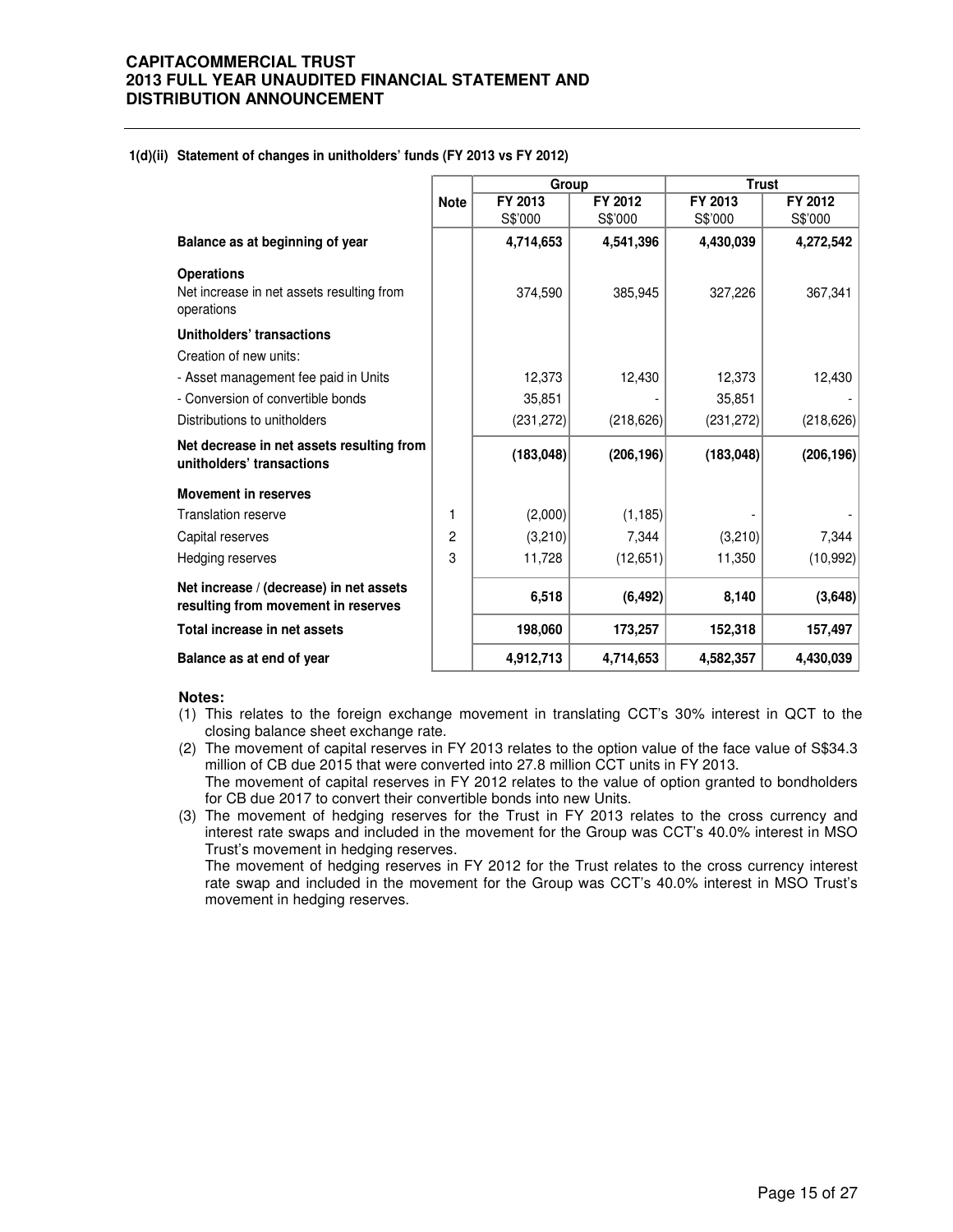## **Convertible Bonds**

CCT has the following Convertible Bonds outstanding as at 31 December 2013:-

| <b>Principal Amount Outstanding</b>                  | <b>Maturity Date</b> | <b>Conversion Price</b><br>per Unit as at<br>31 December 2013 |
|------------------------------------------------------|----------------------|---------------------------------------------------------------|
| <b>CB due 2015</b><br>S\$190.3 million 2.7 per cent. | 21 April 2015        | 1.2324                                                        |
| <b>CB due 2017</b><br>S\$175.0 million 2.5 per cent. | 12 September 2017    | 1.6394                                                        |

Assuming all the Convertible Bonds are fully converted based on the conversion price, the number of new units to be issued would be 261,119,950, representing 9.1% of the total number of CCT units in issue as at 31 December 2013 (2,878,774,346 Units).

This is against 281,069,590 Units (outstanding face value of S\$224.5 million of CB due 2015 at the conversion price of S\$1.2668 per unit and outstanding face value of S\$175.0 million of CB due 2017 at the conversion price of S\$1.6851 as at 31 December 2012), representing 9.9% of the total number of CCT units in issue as at 31 December 2012 (2,842,956,284 Units).

## **1(e)(i) Details of any change in the units (4Q 2013 vs 4Q 2012)**

|                                                                                                                                               | 4Q 2013<br>Units | 4Q 2012<br>Units |  |  |  |
|-----------------------------------------------------------------------------------------------------------------------------------------------|------------------|------------------|--|--|--|
| Units in issue as at beginning of period                                                                                                      | 2,876,745,671    | 2,840,796,103    |  |  |  |
| Issue of new Units:-<br>- in settlement of the asset management fee in relation<br>to CCT's 60.0 % interest in Raffles City through RCS Trust | 1,444,495        | 1,423,235        |  |  |  |
| - in settlement of the asset management fees in relation<br>to Wilkie Edge and One George Street                                              | 584,180          | 736.946          |  |  |  |
| Units in issue as at end of period                                                                                                            | 2,878,774,346    | 2,842,956,284    |  |  |  |

## **1(e)(ii) Details of any change in the units (FY 2013 vs FY 2012)**

| <b>Group and Trust</b> |                  |  |  |  |  |  |
|------------------------|------------------|--|--|--|--|--|
| FY 2013<br>l Jnits     | FY 2012<br>Units |  |  |  |  |  |
| 2,842,956,284          | 2,832,787,200    |  |  |  |  |  |
| 5,443,506              | 6,723,127        |  |  |  |  |  |
| 2,588,767              | 3,445,957        |  |  |  |  |  |
| 27,785,789             |                  |  |  |  |  |  |
| 2,878,774,346          | 2,842,956,284    |  |  |  |  |  |

**Group and Trust**

## **Units in issue as at beginning of year 2,842,956,284 2,832,787,200**

Issue of new Units:-

- in settlement of the asset management fee in relation to CCT's 60.0 % interest in Raffles City through RCS Trust
- in settlement of the asset management fees in relation to Wilkie Edge and One George Street
- conversion of convertible bonds

#### **Units in issue as at end of year 2,878,774,346 2,842,956,284**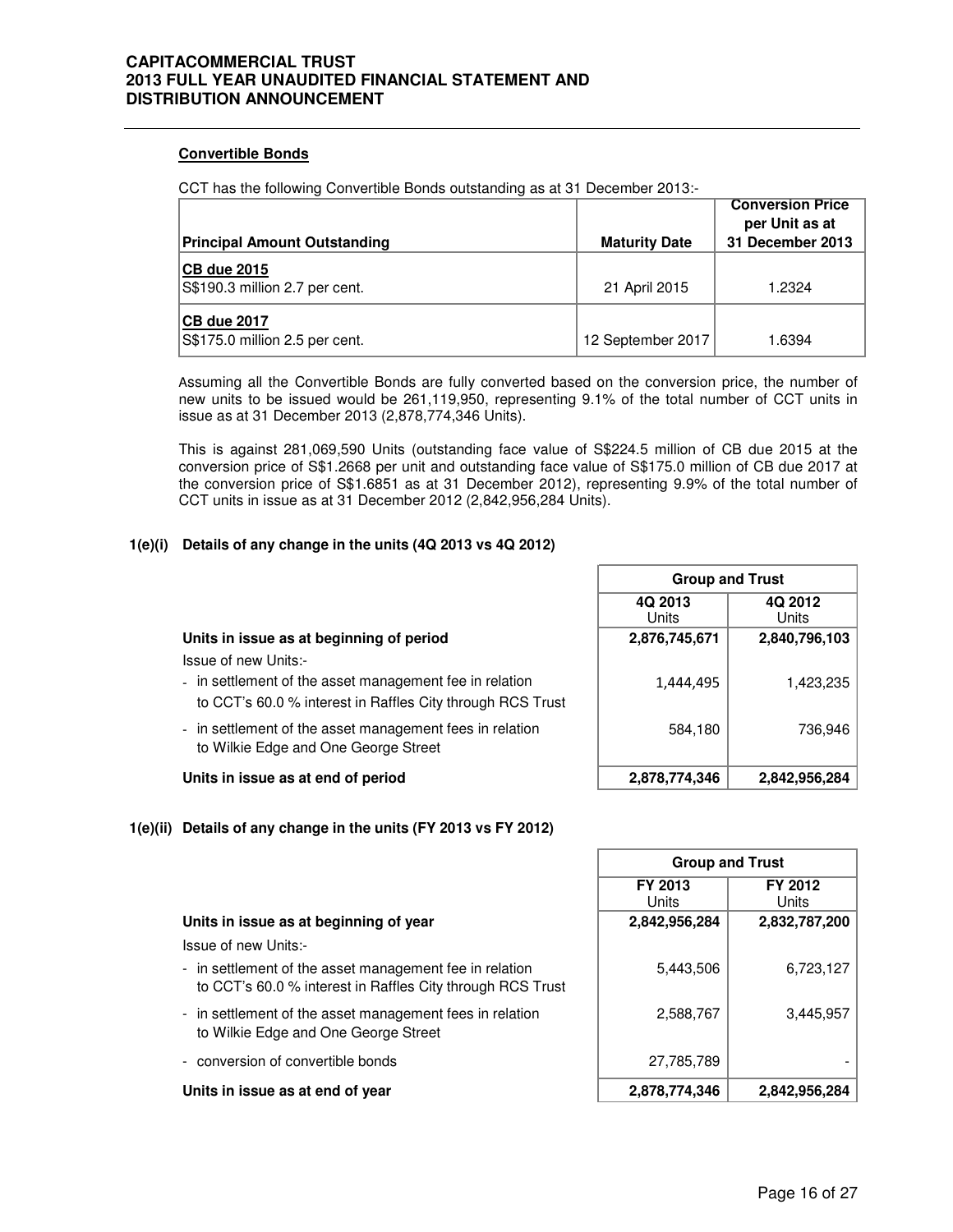**2 Whether the figures have been audited, or reviewed and in accordance with which standard (e.g. The Singapore Standard on Auditing 910 (Engagement to Review Financial Statements), or an equivalent standard)** 

The figures have not been audited nor reviewed by our auditors.

#### **3 Where the figures have been audited or reviewed, the auditor's report (including any qualifications or emphasis of matter)**

Not applicable.

#### **4 Whether the same accounting policies and methods of computation as in the issuer's most recent audited annual financial statements have been complied**

On 1 January 2013, the Group adopted the revised version of the Statement of Recommended Accounting Practice 7 (2012) issued by the Institute of Singapore Chartered Accountants (formerly known as the Institute of Certified Public Accountants of Singapore) which has no significant impact to the financial statements of the Group.

The Group has applied the same accounting policies and methods of computation in the preparation of the financial statements for the current reporting period compared with the audited financial statements for the year ended 31 December 2012.

#### **5 If there are any changes in the accounting policies and methods of computation, including any required by an accounting standard, what has changed, as well as the reasons for, and the effect of, the change**

Nil.

## **6 Earnings per unit ("EPU") and distribution per unit ("DPU") for the financial period**

#### **EPU (4Q 2013 vs 4Q 2012)**

|                                                                              |                | Group         |               | <b>Trust</b>  |                 |  |
|------------------------------------------------------------------------------|----------------|---------------|---------------|---------------|-----------------|--|
|                                                                              | <b>Note</b>    | 4Q 2013       | 4Q 2012       | 4Q 2013       | 4Q 2012         |  |
| <b>Basic EPU</b><br>Weighted average number of Units<br>in issue             |                | 2,878,090,771 | 2,842,251,877 | 2,878,090,771 | 2,842,251,877   |  |
| Based on weighted average number<br>of Units in issue                        |                | 4.44c         | 6.47c         | 3.23c         | 5.95c           |  |
| <b>Diluted EPU</b><br>Weighted average number of Units<br>in issue (diluted) |                | 3,139,210,721 | 3,123,321,467 | 3,139,210,721 | 3,123,321,467   |  |
| Based on weighted average number<br>of Units in issue (diluted)              | $\overline{2}$ | 4.20¢         | 6.03c         | 3.09c         | $5.55 \text{C}$ |  |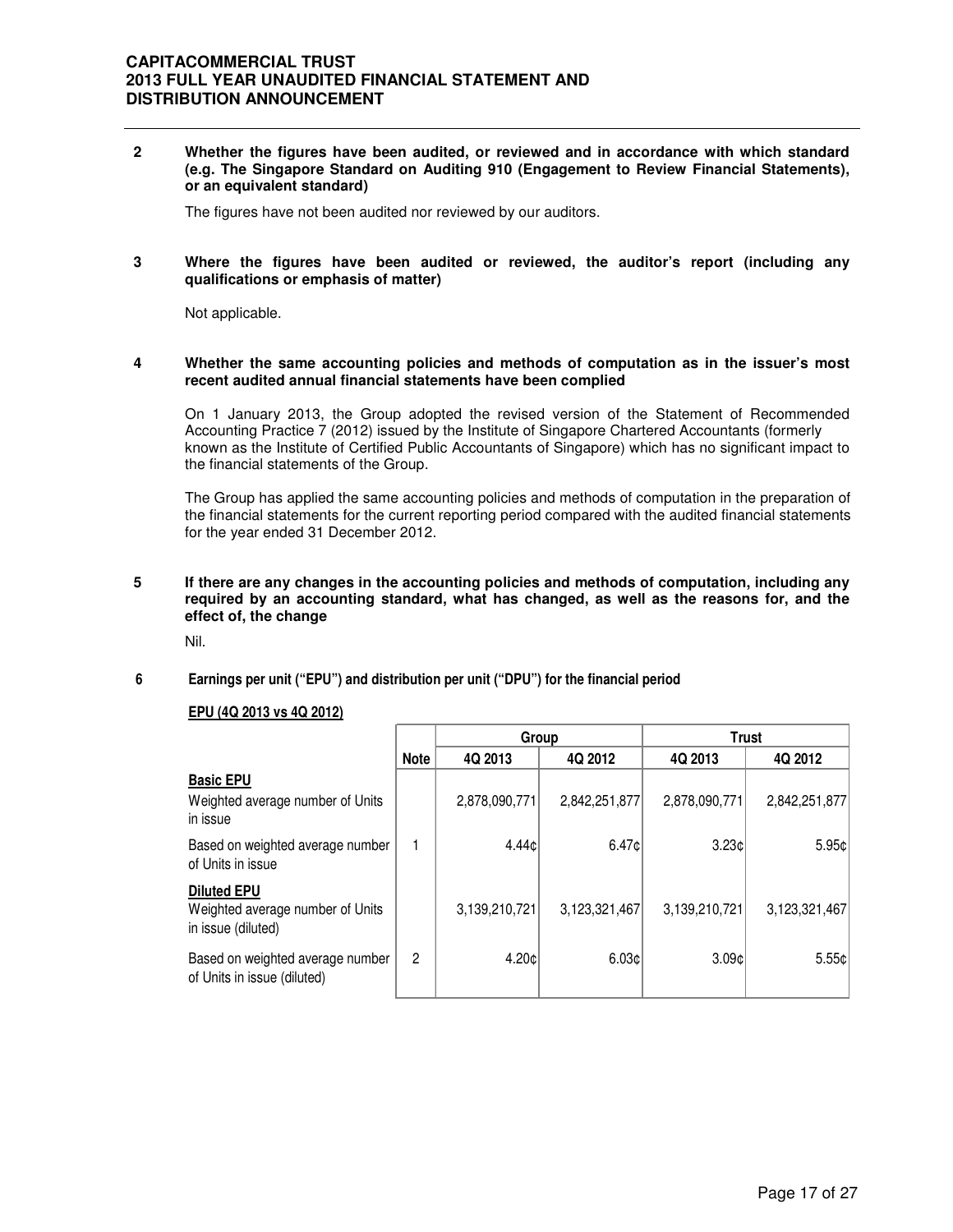#### **EPU (FY 2013 vs FY 2012)**

|                                                                               |                | Group         |               | <b>Trust</b>  |               |
|-------------------------------------------------------------------------------|----------------|---------------|---------------|---------------|---------------|
|                                                                               | <b>Note</b>    | FY 2013       | FY 2012       | FY 2013       | FY 2012       |
| <b>Basic EPU</b><br>Weighted average number of Units<br>in issue              |                | 2,864,296,550 | 2,838,646,376 | 2,864,296,550 | 2,838,646,376 |
| Based on weighted average number<br>of Units in issue                         |                | 13.08¢l       | 13.60¢        | 11.42c        | 12.94¢        |
| <b>Dilutive EPU</b><br>Weighted average number of Units<br>in issue (diluted) |                | 3,136,157,875 | 3,106,311,587 | 3,136,157,875 | 3,106,311,587 |
| Based on weighted average number<br>of Units in issue (diluted)               | $\overline{2}$ | 12.47¢l       | 13.05cl       | 10.96c        | 12.45¢        |

#### **Notes:**

- (1) In computing the basic EPU, total return for the period after tax and the weighted average number of Units outstanding during the period are used.
- (2) In computing the diluted EPU, the total return for the period after tax and the weighted average number of Units outstanding during the period are adjusted for the effects of all dilutive potential Units arising from the assumed conversion of the Convertible Bonds to Units.

#### **Distribution per unit ("DPU")**

In computing the DPU, the number of Units as at the end of each period is used for the computation.

|                                              | Note | 4Q 2013           | 4Q 2012       | FY 2013       | FY 2012           |
|----------------------------------------------|------|-------------------|---------------|---------------|-------------------|
| Number of Units in issue as at end of period |      | 2,878,774,346     | 2,842,956,284 | 2,878,774,346 | 2,842,956,284     |
| <u>DPU</u><br>DPU for 2013<br>DPU for 2012   | ŋ    | 2.09 <sub>c</sub> | 2.05c         | 8.14c         | 8.04 <sub>c</sub> |

#### **Notes:**

- (1) DPU for 4Q 2013 and FY 2013 were computed based on the number of Units in issue as at 31 December 2013 which is entitled to distribution. It is computed on the basis that none of the Convertible Bonds is converted into Units. Accordingly, the actual quantum of DPU may differ if any of these Convertible Bonds is converted into Units on or before books closure date.
- (2) DPU for 4Q 2012 and FY 2012 were adjusted subsequent to 31 December 2012, taking into account the conversion of S\$250,000 of convertible bonds due 2015 into 197,347 units that were entitled to distribution. FY 2012 DPU of 8.04 cents comprised of 3Q 2012 DPU of 2.03 cents (adjusted) and 4Q 2012 DPU of 2.05 cents.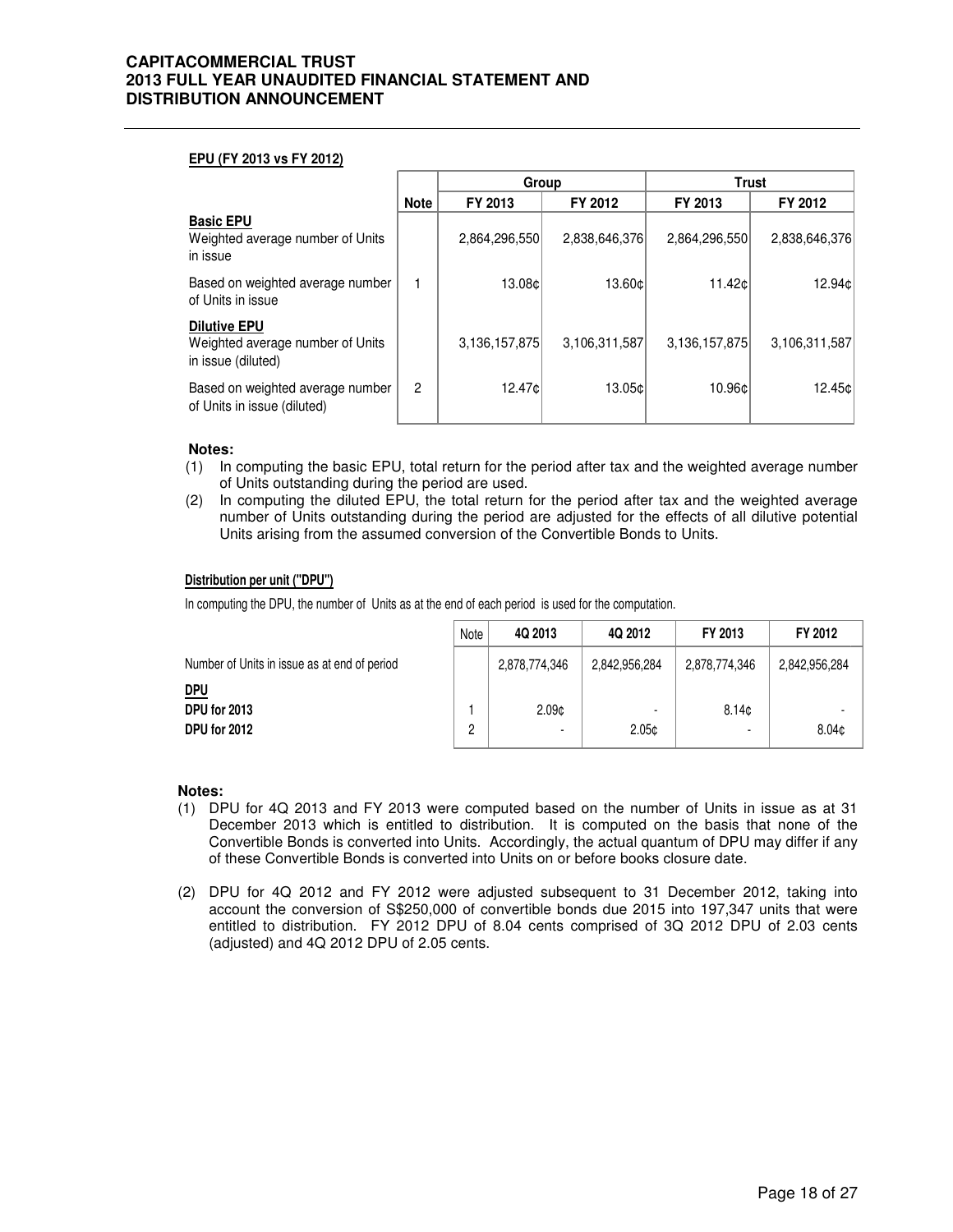**7**

**Net asset value ("NAV") backing per Unit based on Units in issue at the end of the period.**

|                                                                              |             | Group         |               | Trust         |               |
|------------------------------------------------------------------------------|-------------|---------------|---------------|---------------|---------------|
|                                                                              | <b>Note</b> | 31-Dec-13     | 31-Dec-12     | 31-Dec-13     | 31-Dec-12     |
| Number of Units in issue at end of year                                      |             | 2,878,774,346 | 2,842,956,284 | 2,878,774,346 | 2,842,956,284 |
| NAV (S\$'000)                                                                |             | 4,912,713     | 4,714,653     | 4,582,357     | 4,430,039     |
| <b>NAV per Unit</b>                                                          |             | \$1.71        | \$1.66        | \$1.59        | \$1.56        |
| Adjusted NAV per Unit (excluding the<br>distributable income to unitholders) |             | \$1.67        | \$1.62        | \$1.55        | \$1.52        |

**Note:**

(1) NAV per Unit was computed based on net asset value over the number of Units in issue as at end of the year.

Г

**8 Review of the performance**

|                                                     | Group     |                   |                   |                   |  |
|-----------------------------------------------------|-----------|-------------------|-------------------|-------------------|--|
| <b>Statement of Total Return</b>                    | 4Q 2013   | 4Q 2012           | FY 2013           | FY 2012           |  |
|                                                     | S\$'000   | S\$'000           | S\$'000           | S\$'000           |  |
| Gross revenue                                       | 98,569    | 97,075            | 386,936           | 375,806           |  |
| Property operating expenses                         | (24, 368) | (21,900)          | (90, 400)         | (80, 282)         |  |
| Net property income                                 | 74,201    | 75,175            | 296,536           | 295,524           |  |
| Interest income                                     | 553       | 597               | 2,340             | 3,070             |  |
| Investment income                                   |           | 574               |                   | 574               |  |
| Amortisation of intangible asset                    | (1,210)   | (1, 475)          | (4, 579)          | (4, 187)          |  |
| Asset management fees:                              |           |                   |                   |                   |  |
| - Base fees                                         | (2,468)   | (2, 393)          | (9,596)           | (9,336)           |  |
| - Performance fees                                  | (2,960)   | (2,800)           | (11, 867)         | (11, 071)         |  |
| Trust expenses                                      | (691)     | (1,480)           | (3,009)           | (4, 566)          |  |
| Finance costs                                       | (14, 575) | (18, 521)         | (61, 462)         | (73, 988)         |  |
| Net income before share of profit of associate      | 52,850    | 49,677            | 208,363           | 196,020           |  |
| Share of profit of associate                        | 1,335     | 1,844             | 4,355             | 4,866             |  |
| Net income                                          | 54,185    | 51,521            | 212,718           | 200,886           |  |
| Gain on remeasurement of financial derivatives      |           | 2,966             | 2,519             | 11,410            |  |
| Premium on repurchase of convertible bonds          |           |                   |                   | (4,028)           |  |
| Net gain in fair value of investment properties and | 73,662    | 129,377           | 159,371           | 177,775           |  |
| investment property under construction              |           |                   |                   |                   |  |
| Total return for the period before tax              | 127,847   | 183,864           | 374,608           | 386,043           |  |
| Income tax                                          | (16)      | 2                 | (18)              | (98)              |  |
| Total return for the period after tax               | 127,831   | 183,866           | 374,590           | 385,945           |  |
| <b>Distribution Statement</b>                       |           |                   |                   |                   |  |
| Total return for the period before tax              | 127,847   | 183,864           | 374,608           | 386,043           |  |
| Net tax and other adjustments                       | (68, 547) | (125, 402)        | (138, 572)        | (148, 495)        |  |
| Income available for distribution to unitholders    | 59,300    | 58,462            | 236,036           | 237,548           |  |
| Distribution income retained                        | 900       | (196)             | (1,801)           | (9,033)           |  |
| Distributable income to unitholders                 | 60,200    | 58,266            | 234,235           | 228,515           |  |
| DPU for the period                                  | 2.09¢     | 2.05 <sub>0</sub> | 8.14 <sub>0</sub> | 8.04 <sub>0</sub> |  |

٦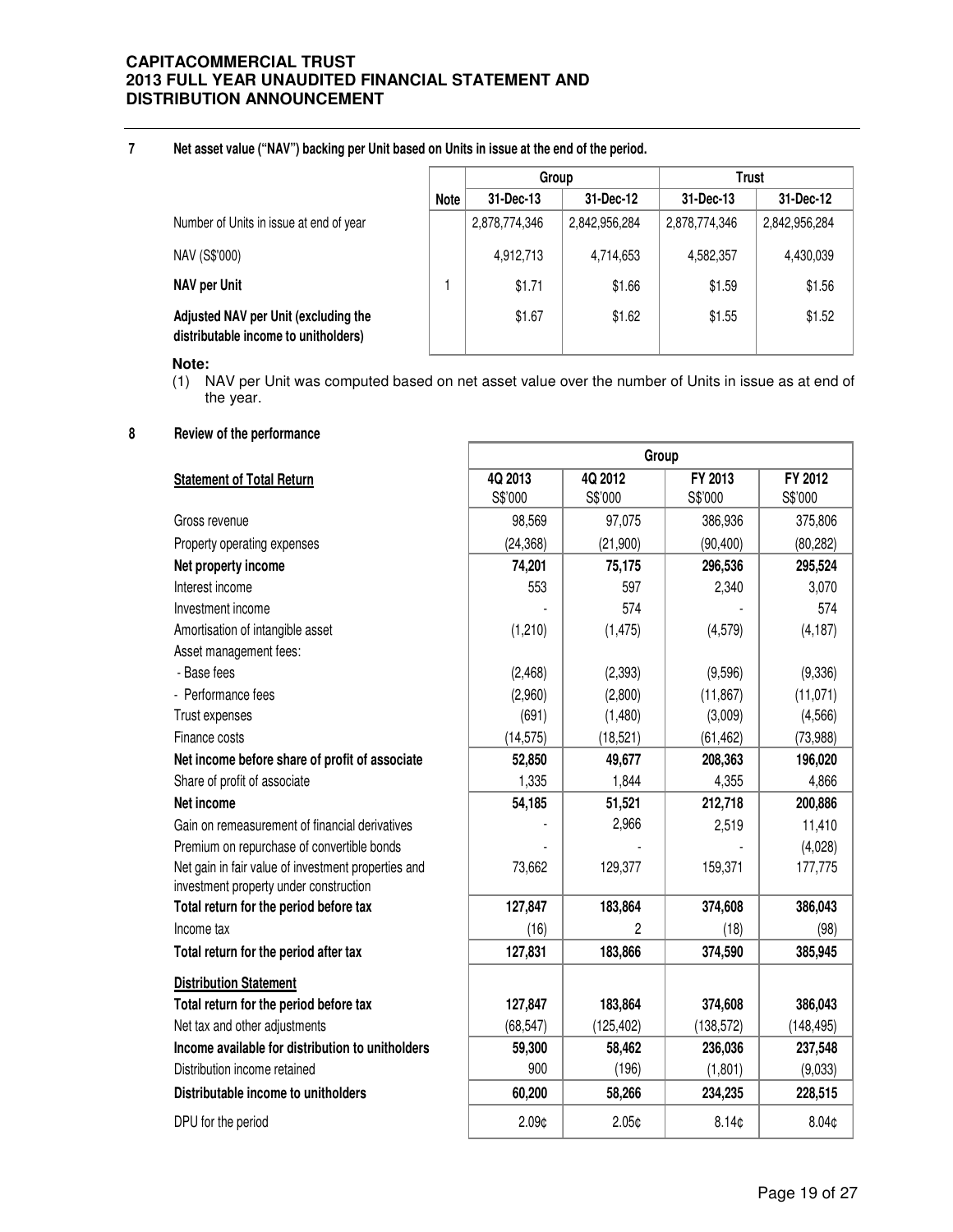#### **Review of CCT Group's performance 4Q 2013 vs 4Q 2012**

 Gross revenue of S\$98.6 million for 4Q 2013 was higher than that of 4Q 2012 by S\$1.5 million or 1.5%. The increase was due to higher revenue contribution from most properties except for One George Street since there was no yield protection income in 4Q 2013 as the Deed of Yield Protection had expired on 10 July 2013.

Property tax in 4Q 2013 of S\$7.2 million was S\$1.9 million or 36.8% higher compared with 4Q 2012. Unlike 4Q 2012, property operating expenses for 4Q 2013 were higher compared with 4Q 2012 due to higher property tax and other operating expenses. The higher operating expenses offset the higher revenue, resulting in a decrease in net property income of S\$1.0 million or 1.3% for 4Q 2013 as compared with 4Q 2012.

Amortisation expense of S\$1.2 million relates to the amortisation of intangible asset in 4Q 2013 (refer to note 6 of 1(b)(i)). This expense does not affect distributable income.

Trust expenses in 4Q 2013 of S\$0.7 million were S\$0.8 million or 53.3% lower than that of 4Q 2012. The trust expenses in 4Q 2012 were higher due to foreign exchange losses incurred on capital redemption of MCDF in 4Q 2012, where there was none in 4Q 2013.

Finance costs of \$14.6 million for 4Q 2013 were S\$3.9 million or 21.3% lower compared with 4Q 2012, because of lower interest cost and amortisation of transaction costs.

The distributable income available to unitholders in 4Q 2013 of S\$60.2 million was 3.3% higher than 4Q 2012 of S\$58.3 million mainly due to lower interest expenses. The estimated distributable income per unit ("DPU") in 4Q 2013 of 2.09 cents is 2.0% higher than 4Q 2012 of 2.05 cents.

#### **Review of CCT Group's performance FY 2013 vs FY 2012**

Gross revenue of S\$386.9 million for FY 2013 was S\$11.1 million or 3.0% higher than that for FY 2012. The higher revenue in FY 2013 was mainly due to the full period contribution by Twenty Anson as the acquisition of Twenty Anson was completed on 22 March 2012. In addition, all other properties recorded higher revenue except for Capital Tower and One George Street. The lower revenue for Capital Tower was due to lower average occupancy while the weaker performance from One George Street was due to the loss of yield protection income as the Deed of Yield Protection had expired on 10 July 2013.

Property operating expenses in FY 2013 of S\$90.4 million was 12.6% higher than FY 2012 due to higher property tax and other operating expense, in part due to the expense for full year incurred at Twenty Anson compared with FY 2012 of about 9 months.

Net property income of S\$296.5 million in FY 2013 outperformed that of FY 2012 by S\$1.0 million or 0.3% mainly due to the higher revenue, albeit offset to some extent by higher property operating expenses.

Interest income of S\$2.3 million for FY 2013 was lower than that for FY 2012 by S\$0.7 million or 23.8% mainly due to lower cash balance.

Amortisation expense of S\$4.6 million relates to the amortisation of the yield stabilization sum for FY 2013 (refer to note 6 of 1(b)(i)). The lower amount in FY 2012 was due to the shorter period from 22 March 2012 to 31 December 2012 as Twenty Anson was only acquired on 22 March 2012. This expense does not have any impact on distributable income.

Trust expenses of S\$3.0 million for FY 2013 were lower than FY 2012 by S\$1.6 million or 34.1%. The higher trust expenses in FY 2012 were due to foreign exchange losses incurred on capital redemption of MCDF in FY 2012.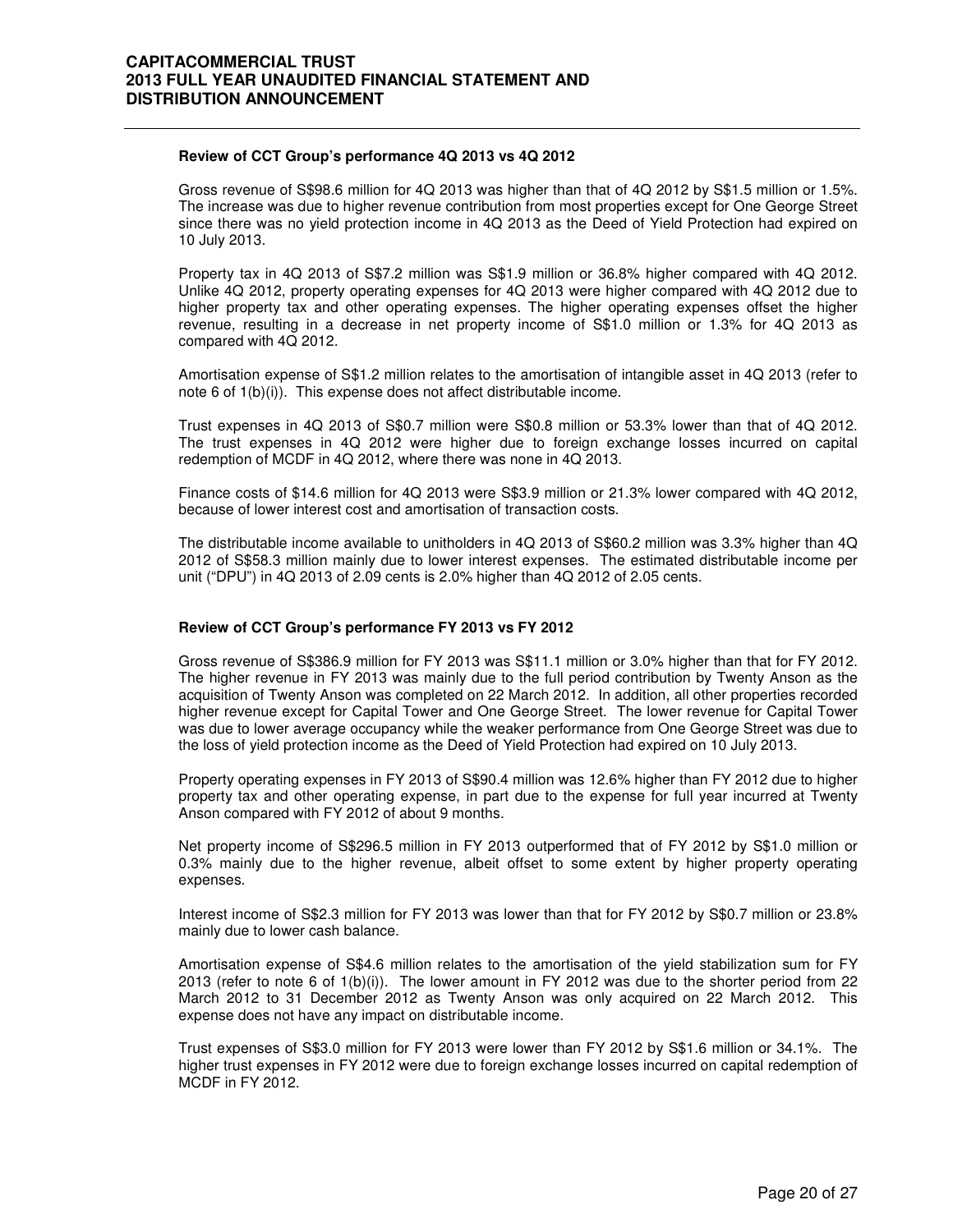#### **Review of CCT Group's performance FY 2013 vs FY 2012 (cont'd)**

Finance costs of S\$61.5 million for FY 2013 were lower than that for FY 2012 by S\$12.5 million or 16.9% mainly due to lower interest cost as well as lower amortisation and transaction costs.

Distributable income to unitholders for FY 2013 of S\$234.2 million outperformed FY 2012 by S\$5.7 million or 2.5% mainly due to higher net property income as well as lower interest expense. The estimated DPU for FY 2013 is 8.14 cents, an improvement of 1.2% over the same period last year of 8.04 cents.

#### **Net gain in fair value of investment properties**

The investment properties were revalued to S\$6,579.8 million as at 31 December 2013, an increase of S\$73.6 million over the carrying value of the investment properties of S\$6,506.2 million. The gain in fair value of S\$73.6 million was recognized in the Statement of Total Return in 4Q 2013. Including the fair value gain in investment properties for 1H 2013 of S\$85.3 million, the total fair value gain of investment properties was S\$158.9 million for the full year 2013.

The land valuation of the investment property under construction, CapitaGreen (held by MSO Trust) in which CCT's interest is 40.0% was S\$272.6 million as at 31 December 2013. Taking into account the construction and related costs, including the differential premium paid for incentive gross floor area, the carrying value as at 31 December 2013 was S\$380.0 million, which was flat against the carrying value before revaluation. The fair value gain in investment property under construction recognized in 1H 2013 and FY 2013 was S\$0.4 million.

Total gain in fair value of investment properties and investment property under construction is therefore S\$159.4 million for FY 2013. The net gain in fair value of investment properties is a non-taxable item and has no impact on the distributable income to unitholders.

Independent valuations were conducted as at 31 December 2013 by Jones Lang LaSalle Property Consultants Pte. Ltd. for CCT properties and by Knight Frank Pte Ltd for Raffles City and CapitaGreen.

The main methods of valuation adopted for investment properties comprise the Capitalization Approach and Discounted Cash Flow Analysis. The Direct Comparison Method is used as a check against the derived values where applicable. Valuation of CapitaGreen was based on Residual Land Method and Direct Comparison Method.

## **9 Variance from Previous Forecast / Prospect Statement**

CCT has not disclosed any forecast to the market**.**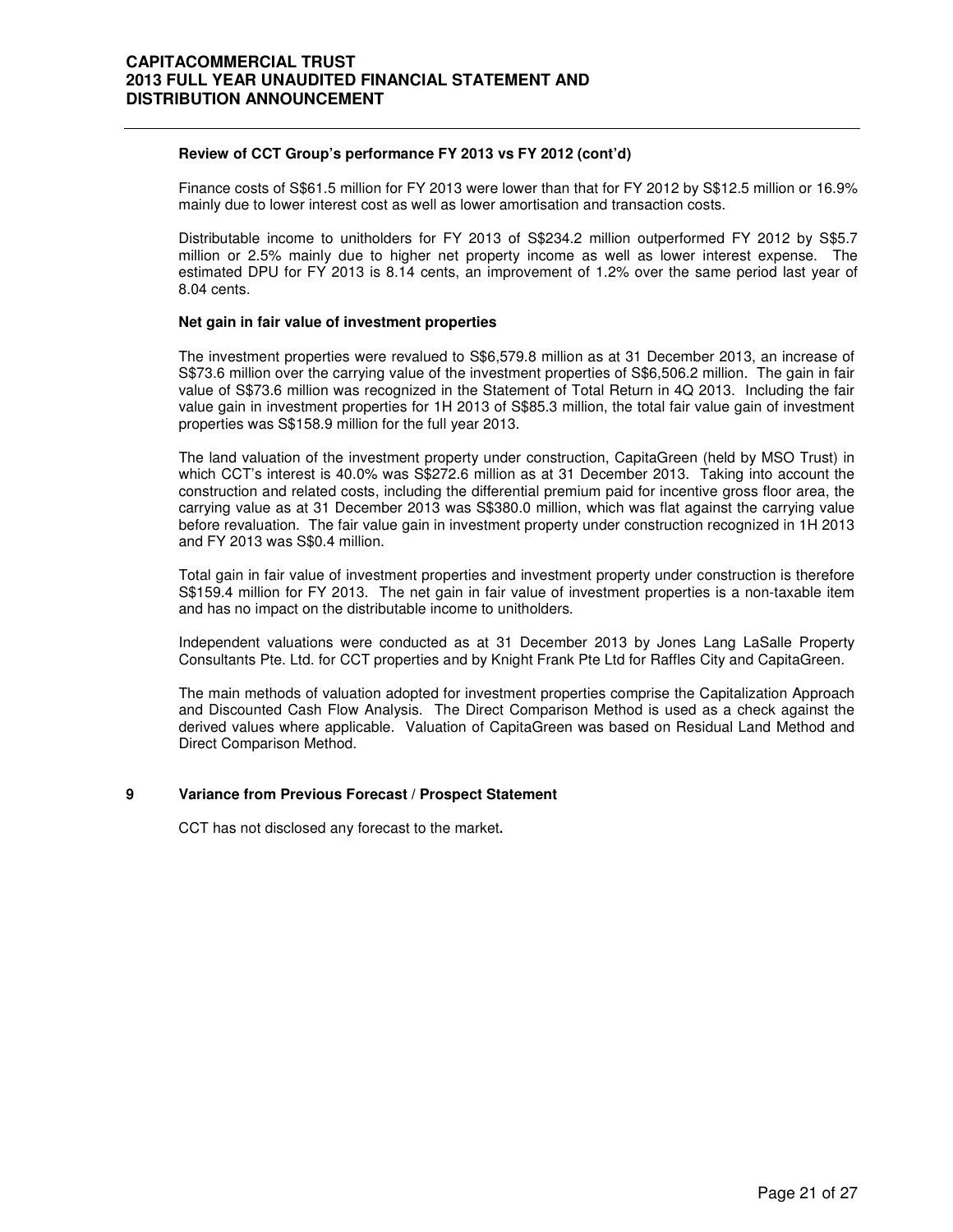#### **10 Commentary on the competitive conditions of the industry in which the group operates and any known factors or events that may affect the group in the next reporting period and the next 12 months**

Based on advance estimates from Singapore Ministry of Trade and Industry ("MTI"), Singapore's economy grew by 4.4 per cent on a year-on-year basis in the fourth quarter of 2013, as compared to 5.9 per cent in the previous quarter.

For the whole of 2013, the economy is estimated to have grown by 3.7 per cent. This is in line with MTI's growth forecast of 3.5 to 4.0 per cent.

CCT Group's portfolio average monthly rental rates improved to S\$8.13 per square foot from S\$7.64 a year ago, an increase of 6.4%. CCT's portfolio committed occupancy as at 31 December 2013 of 98.7%, which is better than the Core CBD occupancy rate of 95.2%<sup>1</sup> for the same period.

The higher average rental rates and improved occupancy translated to an increase in gross rental revenue for CCT portfolio for FY 2013. This is despite the cessation of the yield protection income for One George Street, pursuant to the Deed of Yield Protection, entered into with CapitaLand Singapore Limited, which had expired on 10 July 2013. The yield protected gross monthly rental rate translated to approximately S\$11.20 per square foot. Given that the market rental rate is below the yield protected gross rental rate, performance of One George Street will continue to underperform for the next six months on a year-on-year comparison. Nevertheless, One George Street has demonstrated improvement in occupancy which achieved 95.5% as at 31 December 2013.

Capital Tower's revenue in FY 2013 was affected due to non-renewal of a major tenant. However, given that CapitaLand has committed leases from 2014 through 2015, occupancy at Capital Tower will improve in FY 2014 compared with FY 2013, and contribute to higher revenue in FY 2014. An asset enhancement initiative ("AEI") has also commenced at Capital Tower which will enhance the building's value in the long term.

CCT has retained a total of S\$10.8 million of tax-exempt income of Quill Capita Trust ("QCT") as at 31 December 2013. The Manager will evaluate various options for the utilization of this amount, including future distributions to unitholders.

Six Battery Road completed its AEI in 2013 and the upgraded premises commanded better rental rates when compared with comparable properties in the vicinity, a positive testimony to the enhanced value of the property due to the AEI.

The AEI of Raffles City Tower is on track to be completed by 2Q 2014. Raffles City Tower continues to enjoy 100% occupancy throughout the upgrading.

On capital management, CCT has in 2013 successfully refinanced bank loans ahead of the applicable maturity dates in 2014 and 2015. The bank loans are extended to various dates from 2018 to 2020, extending the average term to maturity of CCT's debt portfolio to 3.4 years. As at 4Q 2013, 80% of CCT's borrowings are on fixed rate basis, which provides certainty of cash flow on the interest expense.

#### **Outlook for 2014**

As at 4Q 2013, CBRE<sup>2</sup> estimates the island-wide quarterly net absorption at approximately 1.27 million square feet, bringing the annual net absorption to 2.45 million square feet. This is the highest level since 2011 and around 58% higher than the 10-year average absorption level of 1.55 million square feet.

According to CBRE, the Grade A office occupancy rate increased from 90.8% in 3Q 2013 to 93.7% in 4Q 2013. Grade A office monthly rent increased by 2.1% from 3Q 2013 to \$9.75 per square foot as at end-December 2013. CBRE expects supply to further tighten, leading to rising rents in 2014

<sup>1&</sup>lt;br><sup>1</sup> Source: CBRE Pte. Ltd.

<sup>&</sup>lt;sup>2</sup> CBRE Pte. Ltd.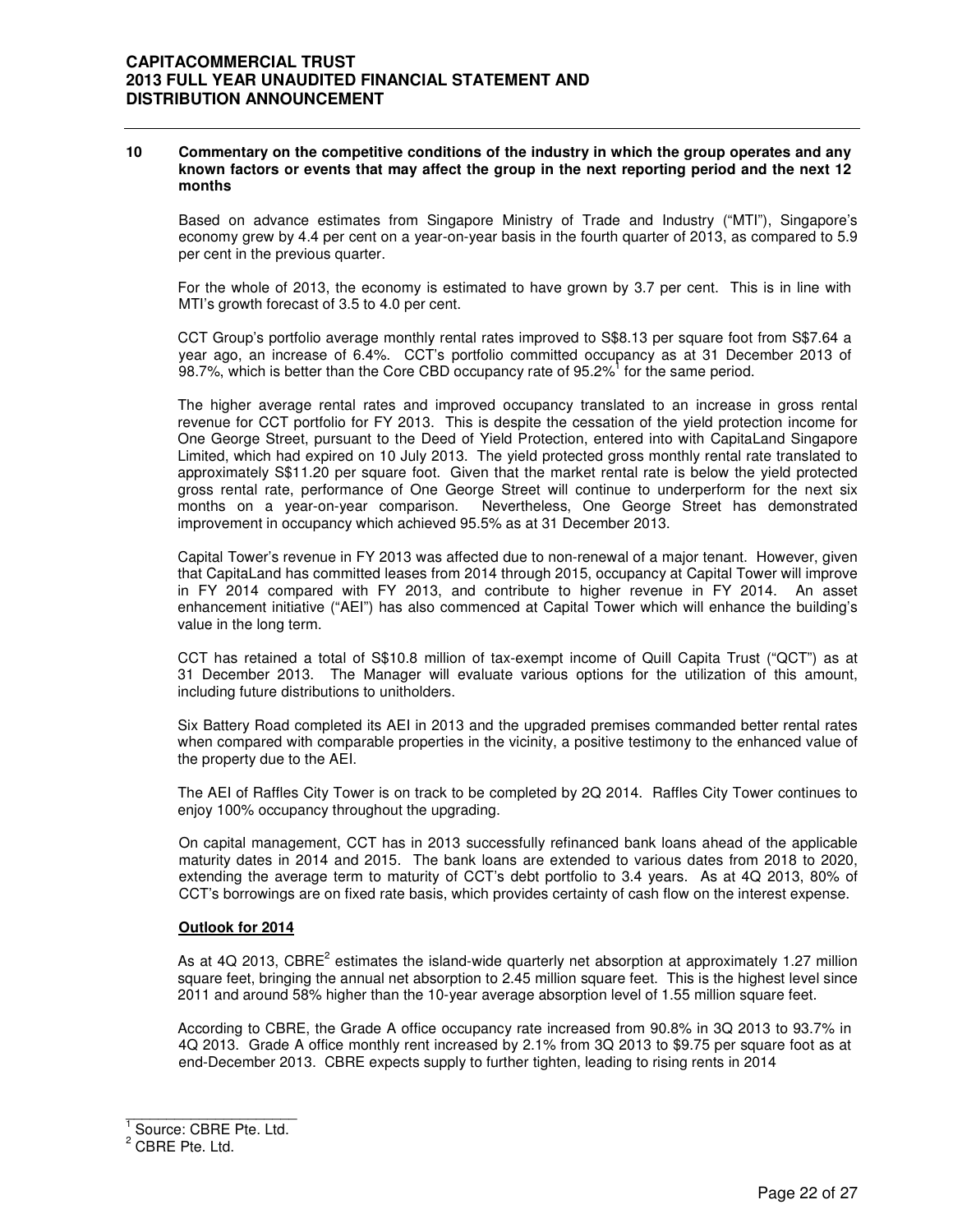Given the positive outlook of Singapore's office market, CCT's 40.0% interest in the CapitaGreen development, which is expected to be completed in 4Q 2014, will benefit from the improving office leasing demand, limited new office supply in 2014 and 2015, and rising market rents.

CCT Group's portfolio is expected to continue to enjoy positive rent reversions and rising gross revenue. However the Manager is mindful of rising operating expenses, especially property tax, and will take steps to mitigate them where possible.

The Manager will maintain its prudent approach to capital management, especially in the management of interest rate risk. The Trust has a strong balance sheet with a low gearing at 29.3% and 80.0% of its borrowings on fixed interest rates. Assuming a gearing of 40.0%, CCT has a debt headroom of S\$1.2 billion for investment opportunities. We will continue with a disciplined approach to seek acquisition opportunities in Singapore to grow the Trust in order to create value for CCT unitholders.

#### **11 Distributions**

#### **11(a) Current financial period**

Any distributions declared for the current financial period? Yes.

| Name of distribution                  | Distribution for the period from 1 July 2013 to 31 December 2013                                                                                                                                                                                                                                                                                                                                     |
|---------------------------------------|------------------------------------------------------------------------------------------------------------------------------------------------------------------------------------------------------------------------------------------------------------------------------------------------------------------------------------------------------------------------------------------------------|
| Distribution type                     | Taxable income<br>i)<br>ii)<br>Tax-exempt income                                                                                                                                                                                                                                                                                                                                                     |
| <b>Estimated Distribution</b><br>rate | Taxable income distribution :- 4.07 cents per unit<br>i)<br>Tax-exempt income distribution :- 0.06 cents per unit<br>iii)                                                                                                                                                                                                                                                                            |
| Par value of units                    | Not meaningful                                                                                                                                                                                                                                                                                                                                                                                       |
| Tax rate                              | Taxable income distribution<br>Qualifying investors and individuals (other than those who hold<br>their units through a partnership) will generally receive pre-tax<br>distributions. These distributions are exempt from tax in the hands<br>of individuals unless such distributions are derived through a<br>Singapore partnership or from the carrying on of a trade, business<br>or profession. |
|                                       | Qualifying foreign non-individual investors will receive their<br>distributions after deduction of tax at the rate of 10%.                                                                                                                                                                                                                                                                           |
|                                       | All other investors will receive their distributions after deduction of<br>tax at the rate of 17%.                                                                                                                                                                                                                                                                                                   |
|                                       | Tax-exempt income distribution<br>Tax-exempt income distribution is exempt from tax in the hands of<br>all unitholders. Tax-exempt income relates to the net income from<br>the income distribution received from QCT.                                                                                                                                                                               |
| Books closure date                    | 3 February 2014                                                                                                                                                                                                                                                                                                                                                                                      |
| Date payable                          | 28 February 2014                                                                                                                                                                                                                                                                                                                                                                                     |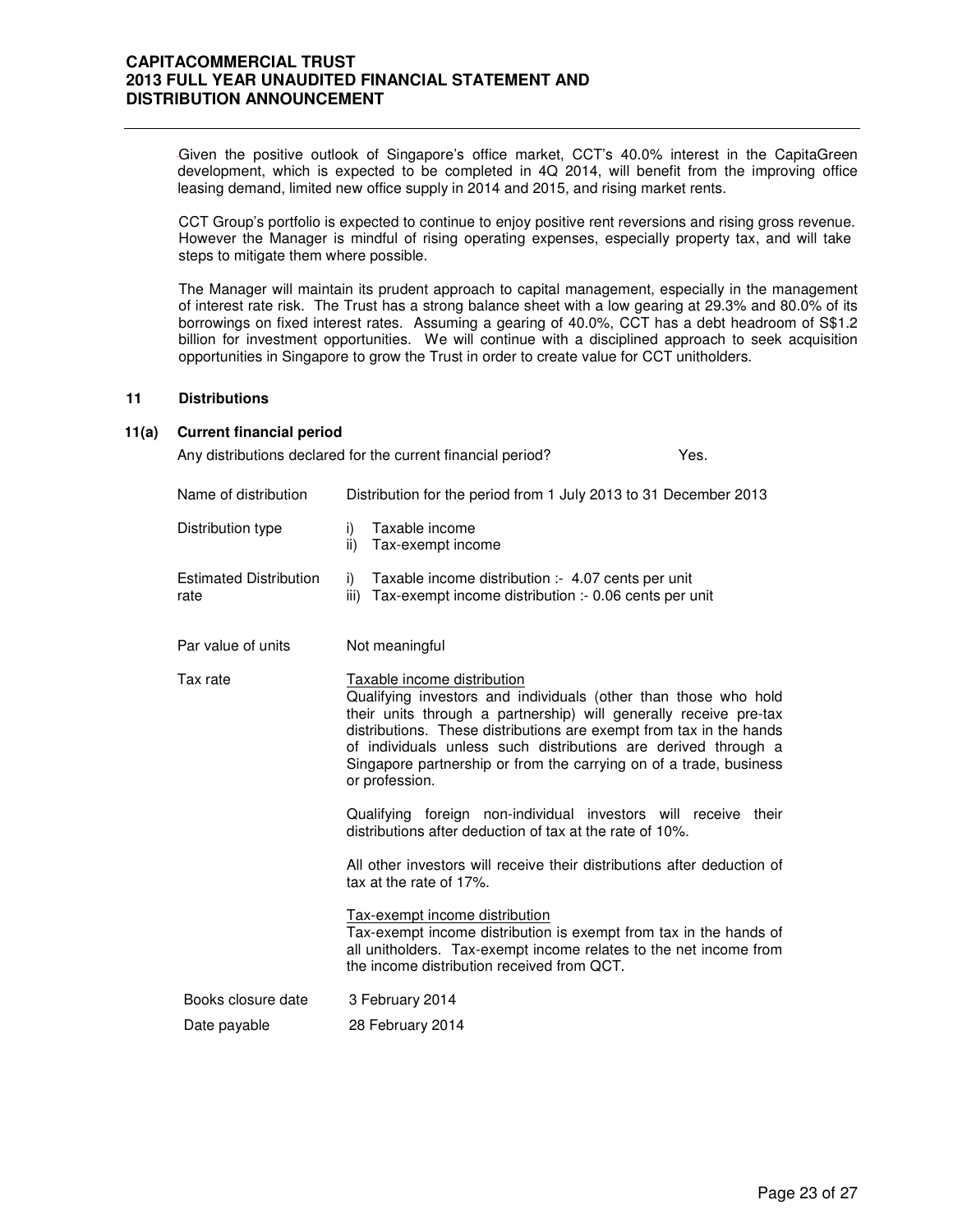| 11(b) |                                       | Corresponding period of the preceding financial period                                                                                                                                                                                                                                                                                                                                               |      |
|-------|---------------------------------------|------------------------------------------------------------------------------------------------------------------------------------------------------------------------------------------------------------------------------------------------------------------------------------------------------------------------------------------------------------------------------------------------------|------|
|       |                                       | Any distributions declared for the current financial period?                                                                                                                                                                                                                                                                                                                                         | Yes. |
|       | Name of distribution                  | Distribution for the period from 1 July 2012 to 31 December 2012                                                                                                                                                                                                                                                                                                                                     |      |
|       | Distribution type                     | i) Taxable income<br>ii) Tax-exempt income                                                                                                                                                                                                                                                                                                                                                           |      |
|       | <b>Estimated Distribution</b><br>rate | i) Taxable income distribution :- 4.01 cents per unit<br>ii) Tax-exempt income distribution :- 0.07 cents per unit                                                                                                                                                                                                                                                                                   |      |
|       | Par value of units                    | Not meaningful                                                                                                                                                                                                                                                                                                                                                                                       |      |
|       | Tax rate                              | Taxable income distribution<br>Qualifying investors and individuals (other than those who hold<br>their units through a partnership) will generally receive pre-tax<br>distributions. These distributions are exempt from tax in the hands<br>of individuals unless such distributions are derived through a<br>Singapore partnership or from the carrying on of a trade, business<br>or profession. |      |
|       |                                       | Qualifying foreign non-individual investors will receive their<br>distributions after deduction of tax at the rate of 10%.                                                                                                                                                                                                                                                                           |      |
|       |                                       | All other investors will receive their distributions after deduction of<br>tax at the rate of 17%.                                                                                                                                                                                                                                                                                                   |      |
|       |                                       | Tax-exempt income distribution<br>Tax-exempt income distribution is exempt from tax in the hands of<br>all unitholders. Tax-exempt income relates to the net income from<br>the income distribution received from QCT.                                                                                                                                                                               |      |
|       | Books closure date                    | 31 January 2013                                                                                                                                                                                                                                                                                                                                                                                      |      |
|       | Date payable                          | 28 February 2013                                                                                                                                                                                                                                                                                                                                                                                     |      |
|       |                                       |                                                                                                                                                                                                                                                                                                                                                                                                      |      |

**12 If no distribution has been declared/recommended, a statement to that effect**  NA

#### **13 General mandate relating to interested party transactions** The Trust has not obtained a general mandate from unitholders for Interested Person Transactions.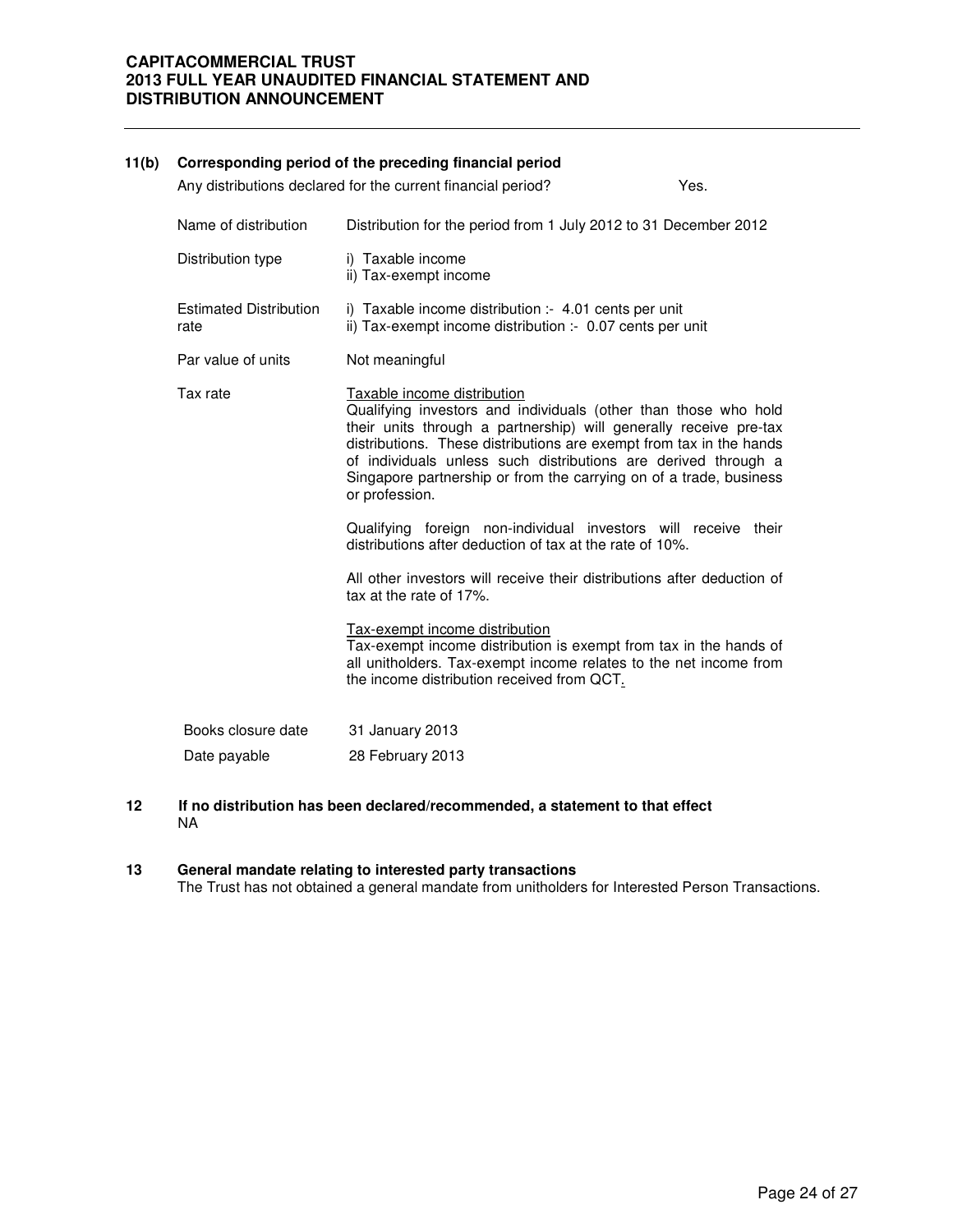## **14. Segmental Results**

|                                           |                |                |                |        | <b>Percentage of Total</b> |                      |
|-------------------------------------------|----------------|----------------|----------------|--------|----------------------------|----------------------|
| <b>Total Gross Revenue</b>                |                |                |                |        |                            | <b>Gross Revenue</b> |
| by business segments                      |                | FY 2013        | FY 2012        | Change | FY 2013                    | FY 2012              |
|                                           | <b>Note</b>    | <b>S\$'000</b> | <b>S\$'000</b> | %      | ℅                          | %                    |
| <b>Office buildings</b>                   |                |                |                |        |                            |                      |
| <b>Capital Tower</b>                      |                | 61,197         | 63,939         | (4.3)  | 15.8                       | 17.0                 |
| Six Battery Road                          |                | 57,568         | 49,606         | 16.1   | 14.9                       | 13.2                 |
| One George Street                         | 1              | 53,319         | 60,334         | (11.6) | 13.8                       | 16.1                 |
| Other Office buildings                    | $\overline{c}$ | 42,181         | 33,446         | 26.1   | 10.9                       | 8.9                  |
| <b>Total Office buildings</b>             |                | 214,265        | 207,325        | 3.3    | 55.4                       | 55.2                 |
| Mixed-use building                        |                |                |                |        |                            |                      |
| Raffles City 60%                          |                | 135,473        | 132,556        | 2.2    | 35.0                       | 35.3                 |
| Car park and Other Mixed-use<br>buildings |                | 37,198         | 35,925         | 3.5    | 9.6                        | 9.5                  |
| Total gross revenue                       |                | 386,936        | 375,806        | 3.0    | 100.0                      | 100.0                |

|                                           |             |                |                |        | <b>Percentage of Total Net</b> |         |
|-------------------------------------------|-------------|----------------|----------------|--------|--------------------------------|---------|
| <b>Net Property Income</b>                |             |                |                |        | <b>Property Income</b>         |         |
| by business segments                      |             | FY 2013        | FY 2012        | Change | FY 2013                        | FY 2012 |
|                                           | <b>Note</b> | <b>S\$'000</b> | <b>S\$'000</b> | %      | %                              | %       |
| <b>Office buildings</b>                   |             |                |                |        |                                |         |
| <b>Capital Tower</b>                      |             | 43,134         | 50,593         | (14.7) | 14.5                           | 17.1    |
| Six Battery Road                          |             | 46,622         | 40,607         | 14.8   | 15.7                           | 13.7    |
| One George Street                         | 1           | 42.024         | 49,512         | (15.1) | 14.2                           | 16.8    |
| Other Office buildings                    | 2           | 37,340         | 29,634         | 26.0   | 12.6                           | 10.0    |
| <b>Total Office buildings</b>             |             | 169,120        | 170.346        | (0.7)  | 57                             | 57.6    |
| Mixed-use building                        |             |                |                |        |                                |         |
| Raffles City 60%                          |             | 99,611         | 96,789         | 2.9    | 33.6                           | 32.8    |
| Car park and Other Mixed-use<br>buildings |             | 27,805         | 28,389         | (2.1)  | 9.4                            | 9.6     |
| Total net property income                 |             | 296,536        | 295,524        | 0.3    | 100.0                          | 100.0   |

Notes:

(1) Lower gross revenue/net property income due to expiry of the Deed of Yield Protection on 10 July 2013.

(2) Includes Twenty Anson which was acquired on 22 March 2012 through CCT's 100.0% equity interest in FirstOffice Pte. Ltd.

#### **15 In the review of performance, the factors leading to any material changes in contributions to turnover and earnings by the business or geographical segments.**

Refer to the review of actual performance on pages 19 - 21 (paragraph 8).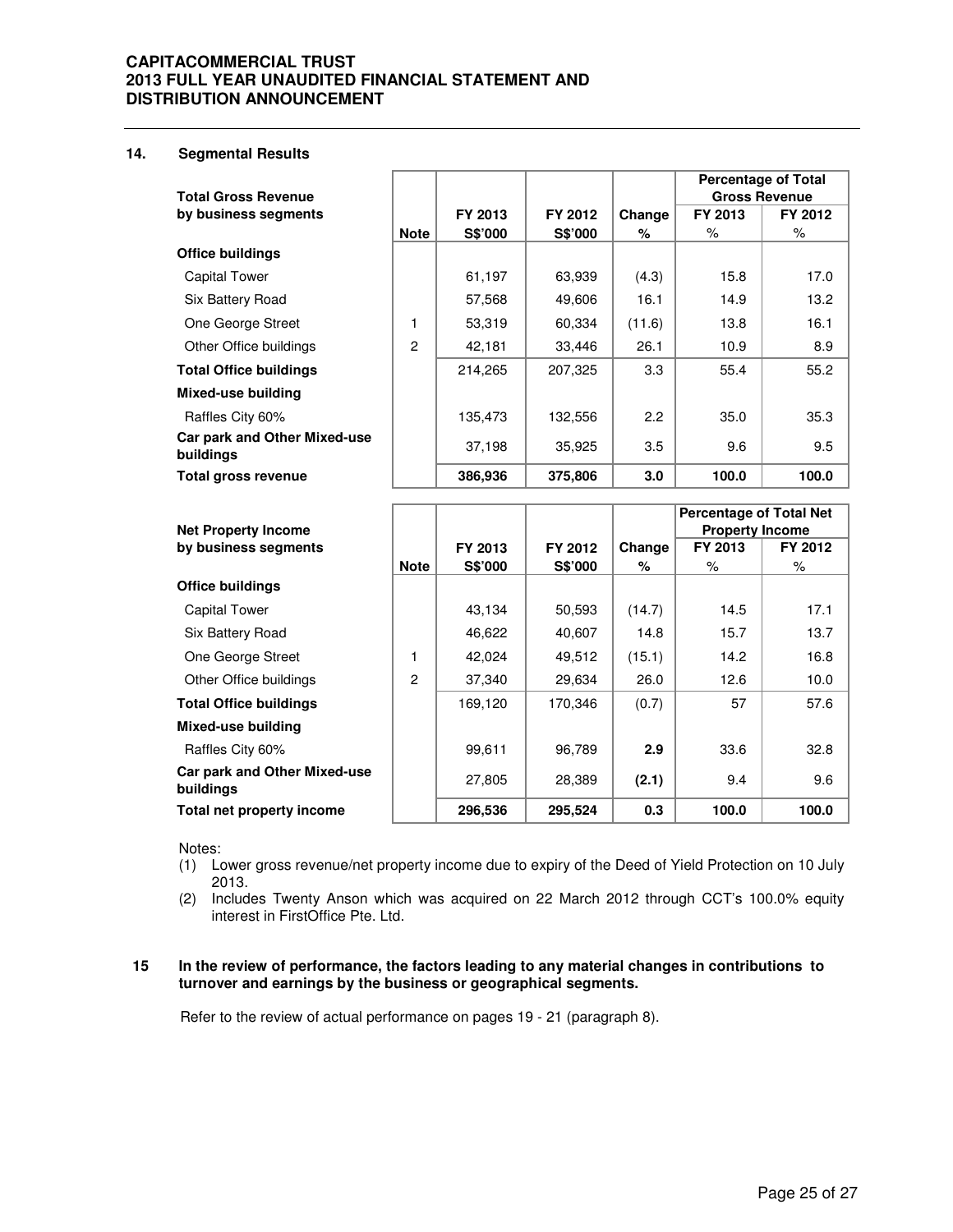#### **16 Breakdown of gross revenue and net income**

|                                             | FY 2013<br>S\$'000 | FY 2012<br><b>S\$'000</b> | Change<br>% |
|---------------------------------------------|--------------------|---------------------------|-------------|
| Gross revenue reported for first half year  | 193,426            | 183,192                   | 5.6         |
| Net income for first half year              | 105,634            | 99,358                    | 6.3         |
| Gross revenue reported for second half year | 193,510            | 192.614                   | 0.5         |
| Net income for second half year             | 107,084            | 101,528                   | 5.5         |

**17** A breakdown of the total annual distribution for the current full year and its previous full year is as follows:-

|                                          | FY 2013<br>S\$'000 | FY 2012<br>S\$'000 |
|------------------------------------------|--------------------|--------------------|
| In respect of the period:                |                    |                    |
| 1 July 2013 to 31 December 2013 $^{(1)}$ |                    |                    |
| 1 January 2013 to 30 June 2013           | 115,260            |                    |
| 1 July 2012 to 31 December 2012          | 116,135            |                    |
| 1 January 2012 to 30 June 2012           |                    | 112,380            |
| 1 July 2011 to 31 December 2011          |                    | 106,294            |

#### Note:-

(1) Refer to distributions on pages 23 – 24 (paragraph 11 (a))

## **18 Confirmation pursuant to Rule 704(13) of the Listing Manual**

Pursuant to Rule 704(13) of the Listing Manual of the Singapore Exchange Securities Trading Limited, the Manager confirms that there is no person occupying a managerial position in the Manager or in any of CCT's principal subsidiaries who is a relative of a director, chief executive officer, substantial shareholder of the Manager or substantial unitholder of CCT.

On behalf of the Board CapitaCommercial Trust Management Limited

Lynette Leong Chin Yee Chief Executive Officer / Executive Director

Wen Khai Meng Non-Executive Director